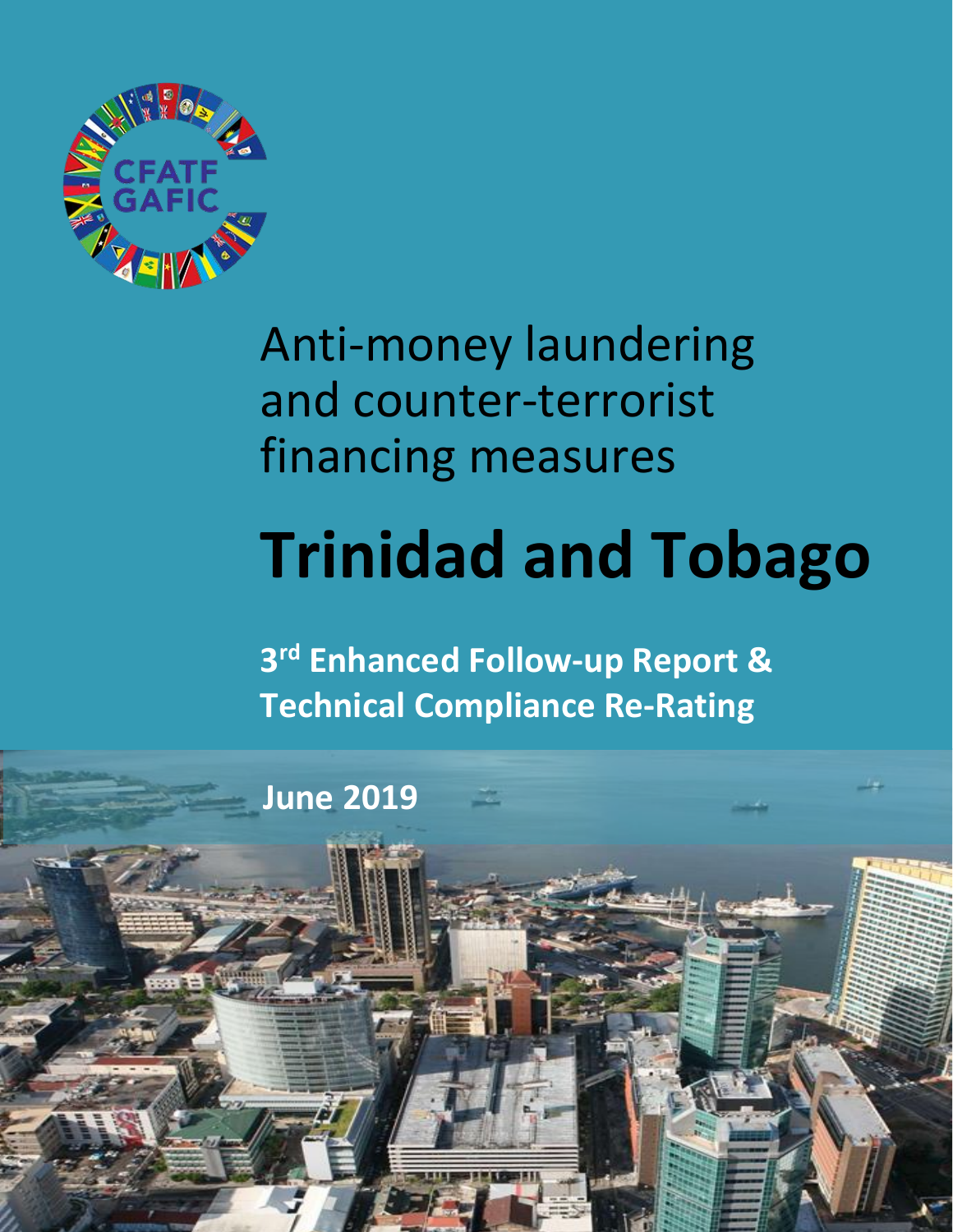

**This report was adopted by the Caribbean Financial Action Task Force (CFATF) Plenary at its May 2019 meeting held in Port of Spain, Trinidad and Tobago.**

Citing reference:

CFATF (2019) - *Anti-money laundering and counter-terrorist financing measures – Trinidad and Tobago*, 3<sup>rd</sup> Enhanced Follow-up Report & Technical Compliance Re-Rating. [https://cfatf-gafic.org/documents/4th-round-follow-up-reports/trinidad-and-tobago-3/11799-trinidad-and](https://cfatf-gafic.org/documents/4th-round-follow-up-reports/trinidad-and-tobago-3/11799-trinidad-and-tobago-3rd-fur/file)[tobago-3rd-fur/file](https://cfatf-gafic.org/documents/4th-round-follow-up-reports/trinidad-and-tobago-3/11799-trinidad-and-tobago-3rd-fur/file) 

© 2019 CFATF. All rights reserved. No reproduction or translation of this publication may be made without prior written permission. Requests for permission to further disseminate reproduce or translate all or part of this publication should be obtained from the CFATF Secretariat at **[cfatf@cfatf.org](mailto:cfatf@cfatf.org)**

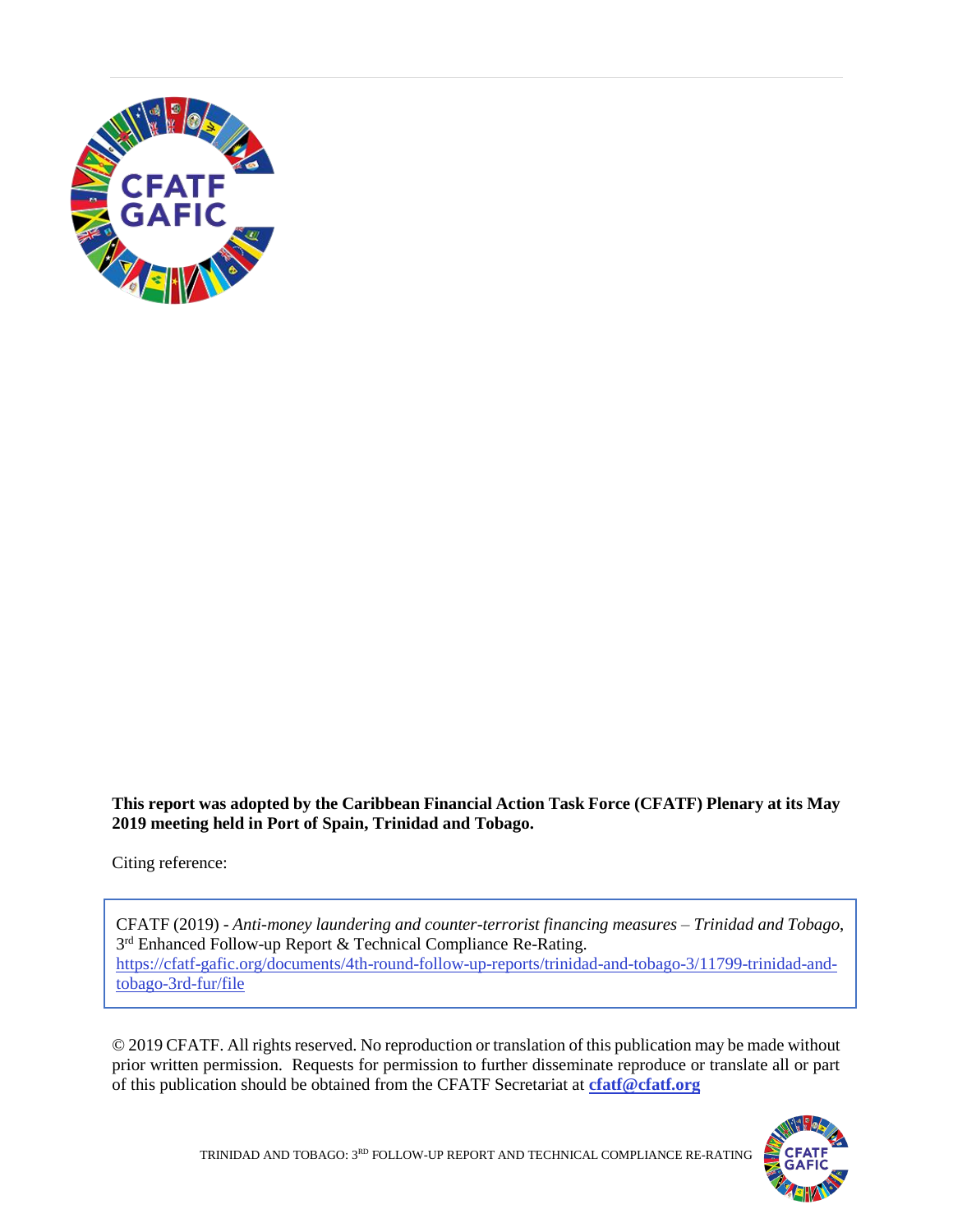# *TRINIDAD AND TOBAGO: 3 rd ENHANCED FOLLOW-UP REPORT*

#### **1. INTRODUCTION**

 $\overline{a}$ 

1. The mutual evaluation report (MER) of Trinidad and Tobago was adopted in November 2015. This is Trinidad and Tobago's 3<sup>rd</sup> Enhanced Follow-up Report (FUR). This FUR analyses Trinidad and Tobago's progress in addressing certain technical compliance deficiencies which were identified in Trinidad and Tobago's MER. Re-ratings are given where sufficient progress has been made. This report also analyses Trinidad and Tobago's progress in implementing new requirements relating to FATF Recommendations which have changed since the country's assessment: R. 2, 5, 7, 8, 18 and 21. This report does not address what progress Trinidad and Tobago has made to improve its effectiveness. A later follow-up assessment will analyse progress on improving effectiveness which may result in re-ratings of Immediate Outcomes at that time.

#### **2. FINDINGS OF THE MER AND 3 rd FUR**

2. The MER rated Trinidad and Tobago as follows for technical compliance:

| $\mathbf{R}1$   | $\mathbb{R}^2$  | $\mathbb{R}^3$ | $\mathbb{R}$ 4 | R <sub>5</sub> | R <sub>6</sub> | R <sub>7</sub> | R8          | R <sub>9</sub> | $\mathbf{R}$ 10 |
|-----------------|-----------------|----------------|----------------|----------------|----------------|----------------|-------------|----------------|-----------------|
| PC              | LC              | LC             | LC             | C              | PC             | NC.            | NC.         | C              | LC              |
| <b>R</b> 11     | R <sub>12</sub> | <b>R</b> 13    | <b>R</b> 14    | <b>R</b> 15    | <b>R</b> 16    | <b>R</b> 17    | <b>R</b> 18 | <b>R</b> 19    | R <sub>20</sub> |
| C               | C               | C              | C              | C              | LC             | C              | C           | PC.            | C               |
| R <sub>21</sub> | R 22            | R 23           | R 24           | R 25           | R 26           | R 27           | <b>R</b> 28 | R 29           | $R_{30}$        |
| LC              | LC              | LC             | PC             | PC             | PC             | LC             | PC          | LC             | $\mathcal{C}$   |
| <b>R</b> 31     | <b>R</b> 32     | <b>R</b> 33    | <b>R</b> 34    | <b>R</b> 35    | <b>R</b> 36    | <b>R</b> 37    | <b>R</b> 38 | <b>R</b> 39    | <b>R</b> 40     |
| LC              | PC.             | PC.            | C              | PC             | LC             | PС             | PC          | LC             | PC              |

#### **Table 1. Technical compliance ratings, November 2015**

*Note:* There are four possible levels of technical compliance: compliant (C), largely compliant (LC), partially compliant (PC), and non-compliant (NC).

*Source*: Trinidad and Tobago's Mutual Evaluation Report, June 2016,

[https://cfatf-gafic.org/index.php/documents/4th-round-meval-reports/6841-trinidad-and-tobago-4th-round](https://cfatf-gafic.org/index.php/documents/4th-round-meval-reports/6841-trinidad-and-tobago-4th-round-mutual-evaluation-report/file)[mutual-evaluation-report/file](https://cfatf-gafic.org/index.php/documents/4th-round-meval-reports/6841-trinidad-and-tobago-4th-round-mutual-evaluation-report/file)

3. Given these results and Trinidad and Tobago's level of effectiveness, the CFATF placed Trinidad and Tobago in enhanced follow-up<sup>1</sup>. The following experts assessed Trinidad and Tobago's request for technical compliance re-rating with support from Deputy Executive Director Carlos Acosta and the CFATF Secretariat's Mutual Evaluation Team:

<sup>&</sup>lt;sup>1</sup> Regular follow-up is the default monitoring mechanism for all countries. Enhanced follow-up is based on the CFATF's policy that deals with members with significant deficiencies (for technical compliance and/or effectiveness) in their AML/CFT systems and involves a more intensive process of follow-up.

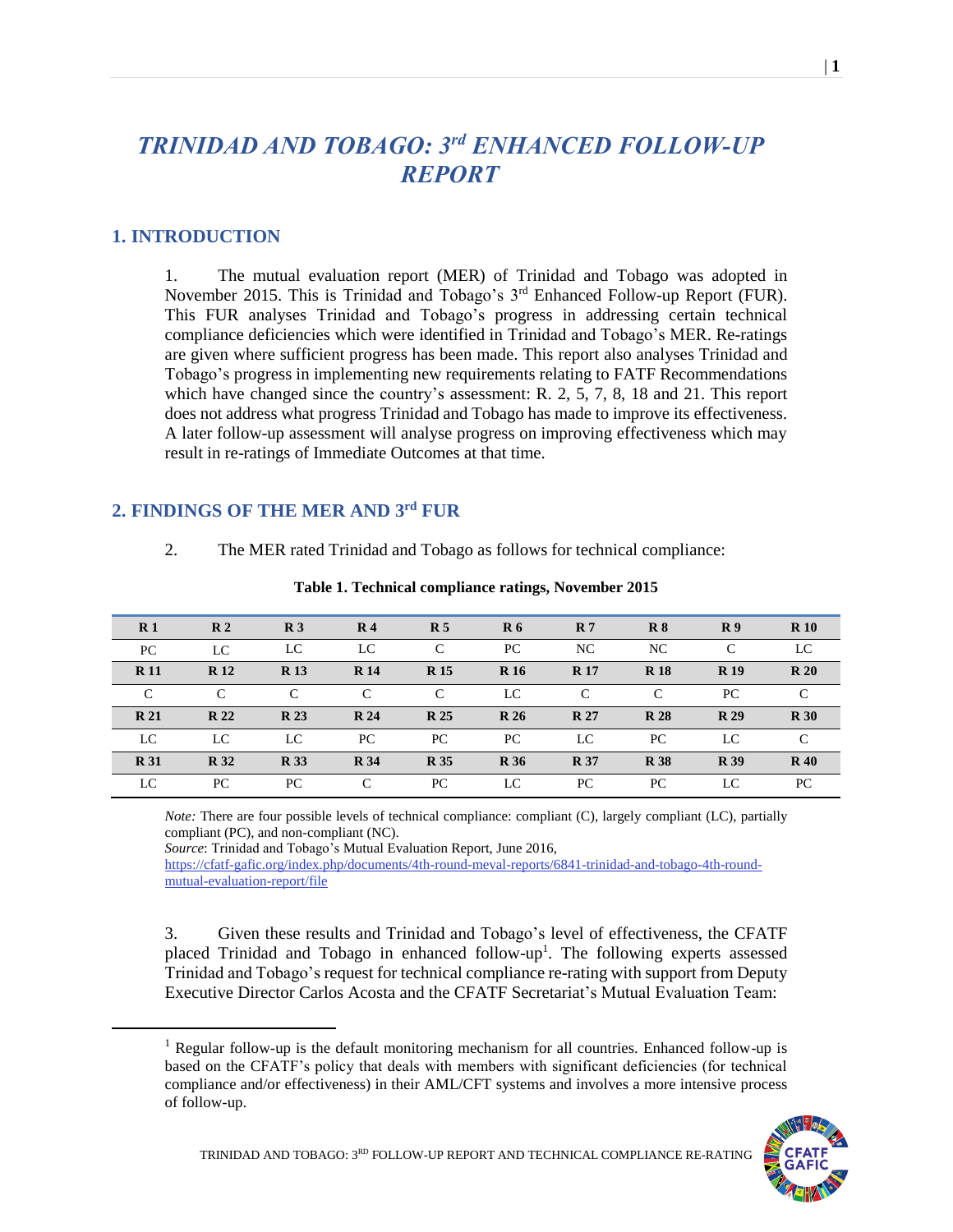- *Kisha Sutherland, Regional Financial Investigation Adviser, Regional Security System - Asset Recovery Unit (RSS-ARU).*
- *Caritza Schoot, Insurance Examiner, Institutional Investors General Supervision Department, Centrale Bank van Curaçao en Sint Maarten, Curaçao.*

4. Section 3 of this report summarises Trinidad and Tobago's progress made in improving technical compliance. Section 4 sets out the conclusion and a table showing which Recommendations have been re-rated.

## **3. OVERVIEW OF PROGRESS TO IMPROVE TECHNICAL COMPLIANCE**

5. This section summarises Trinidad and Tobago's progress to improve its technical compliance by:

- a) addressing certain technical compliance deficiencies identified in the MER, and
- b) implementing new requirements where the FATF Recommendations have changed since Trinidad and Tobago's assessment (R. 2, 5, 7, 8, 18 and 21).

## **3.1. Progress to address technical compliance deficiencies identified in the MER**

6. Trinidad and Tobago has made progress to address the technical compliance deficiencies identified in the MER and requested a re-rating (including the revised standards) in relation to the following Recommendations:

- R. 7 and 8 which were rated NC;
- R. 1, 6, 19, 24, 26, 32, 33, 35, 37 and 40 which were rated PC;
- R. 2, 10, 16, 21, 22, 23, 29 and 39 which were rated LC; and
- R. 5 and 18 which were rated C.

7. As a result of this progress, Trinidad and Tobago has been re-rated on Recommendations 1, 6, 8, 10, 16, 19, 22, 23, 24, 26, 29, 32, 33, 37, 39 and 40. Based on the revisions to Recommendations 7 and 21, re-ratings have also been granted and for Recommendations 2, 5 and 18, the ratings remain. The CFATF welcomes the steps that Trinidad and Tobago has taken to improve its technical compliance with Recommendation 35; however, insufficient progress has been made to justify a re-rating of this Recommendation.

## *3.1.1. Recommendation 1 (originally rated PC)*

8. In its 4<sup>th</sup> Round MER, Trinidad and Tobago was rated PC with R.1. The technical deficiencies related primarily to not having fully identified or assessed the money laundering (ML) and terrorist financing (TF) risks of the jurisdiction, neither fully understanding these risks or sharing the results; the AML/CFT policies, controls and procedures were based on the limited understanding of risk and were being updated based on the preliminary outcome of the NRA and not fully applied a risk-based approach to allocated resources or implementing measures to prevent or mitigate ML or TF risks.

9. In order to address the deficiencies noted, Trinidad and Tobago completed its 2011- 2013 ML/TF NRA in 2016 using the World Bank analytical tool. The risk assessment took into consideration threats such as TF and vulnerabilities. The NRA considers several challenges such as lack of data and statistics may have an impact on the findings of the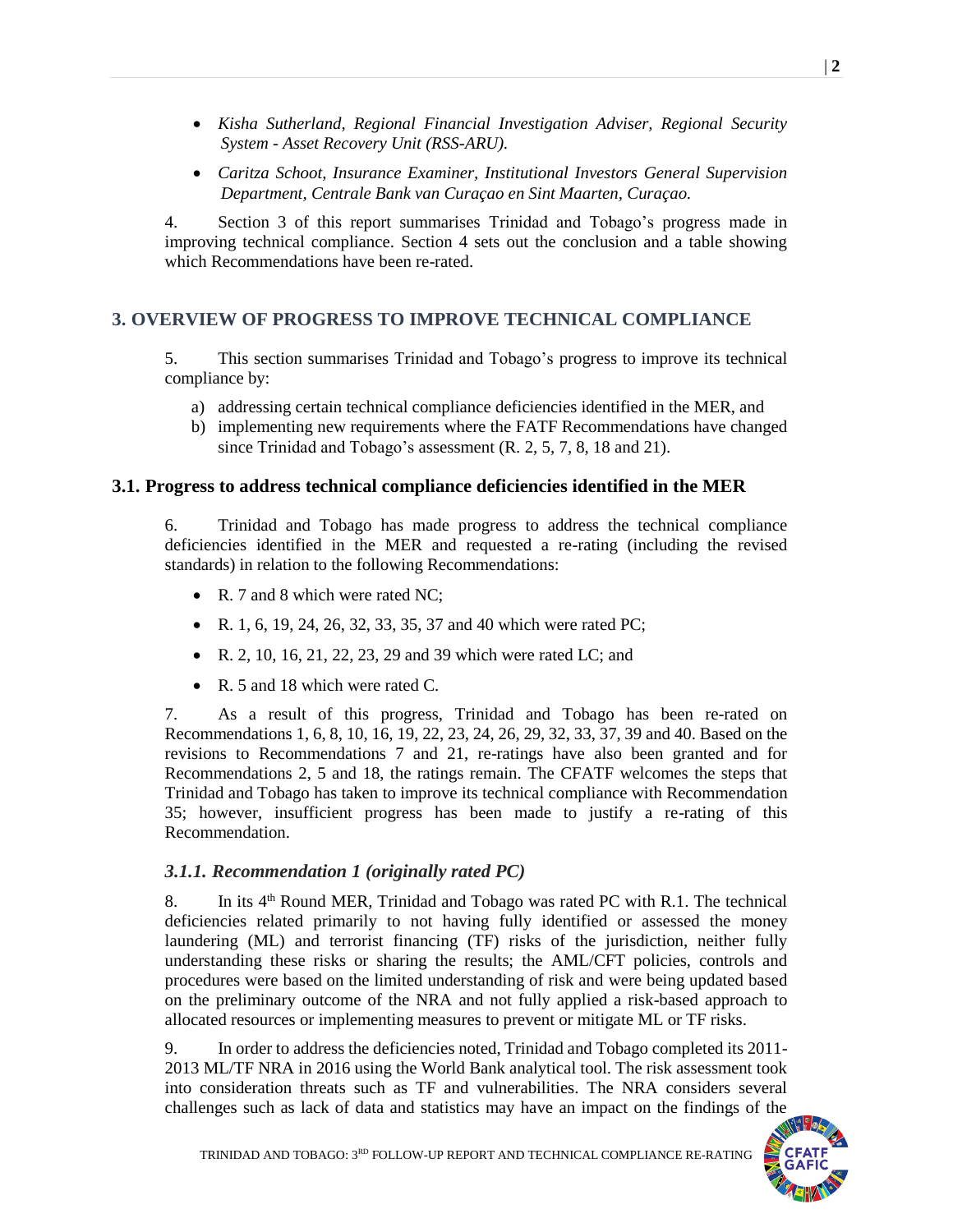NRA. Although Trinidad and Tobago completed its NRA in 2016, the assessment only considered data from the period 2011-2013, which therefore means that the ML/TF risks which may have evolved or changed during the past five years (2014-2019) were not factored in this process, however, the jurisdiction has updated its ML/TF risks in a sectorial manner.

10. Based on the findings of the NRA that were finalised in 2016, Trinidad and Tobago made one exemption. The non-life insurance sector was exempted from AML/CFT requirements save for mandatory reporting and TFS requirements for TF and proliferation financing (PF).

11. Trinidad and Tobago has cited several examples of mechanisms and activities used to consider risks and has explained what ML/TF risks have been identified and assessed from a sectorial approach.

12. As part of the NRA process, Trinidad and Tobago held its final NRA workshop in 2016. One of the objectives of the workshop was "to discuss the risk assessment results in order to further clarify, refine and calibrate the findings, as appropriate". A cross- section of private and public sector officials that were involved in the NRA attended the workshop. Based on the objective of the workshop cited above, the calibration was specifically for the written version of the final report. The jurisdiction has provided several mechanisms to share information with the private sector and has elaborated the mechanisms for sharing among competent authorities after the NRA was completed.

13. The authorities have taken some strategic decisions to implement some measures based on the identified ML/TF risk. Some of these decisions include legislative amendments and enactments, increase of guidance and training, institutional enhancement such as increase trainings and resources for law enforcement and judicial authorities and the allocation of resources to law enforcement to address some of the ML/TF risks.

14. Nevertheless, while examples have been provided, the AML/CFT policy or action plan is not prioritised and there is no indication that a risk-based approach to the allocation of resources is applied across all sectors.

15. While there has been identification, assessment and understanding of ML/TF risks as indicated above, a risk-based approach to the allocation of resources based on evolved or changes in ML/TF risks has not been conveyed. **On this basis, Trinidad and Tobago is largely compliant with R.1.** 

## *3.1.2. Recommendation 6 (originally rated PC)*

16. In its 4<sup>th</sup> Round MER, Trinidad and Tobago was rated PC with R.6. The technical deficiencies related primarily to not having a specific provisions for proposing persons or entities to the 1267/1986 Committee to be designated; not having a mechanism for identifying targets for designation as required by the United Nations Security Council Resolutions (UNSCRs); no provisions to facilitate UNSCR 1373 listing based on requests from other countries; no specific measures to facilitate the collection or solicitation of information to identify persons and entities who meet the criteria for designation pursuant to UNSCRs 1267, 1988 or 1373.

17. There was also a weakness in not having covered in the Anti-terrorism Act (ATA) all requirements and procedures for freezing funds or assets; not having provisions expressly prohibiting its nationals or persons or entities from within the jurisdiction from making any funds or other assets, economic resources, or financial services available for the benefit of designated persons and entities. The rights of bona fide third party were not fully covered

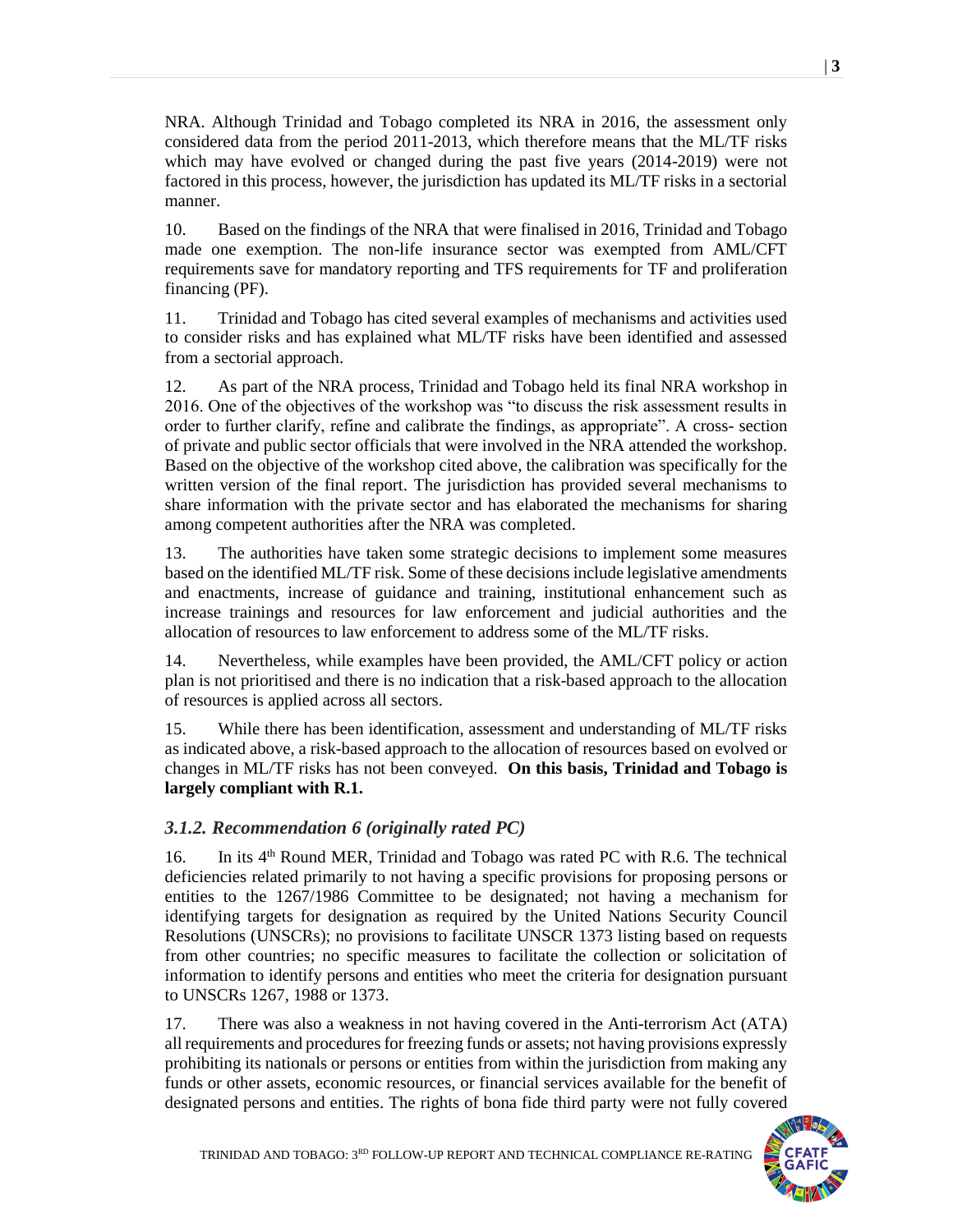and there were also no measures for submitting de-listing request to the UN Sanctions Committees – 1267, 1989, 1988.

18. In order to address the deficiencies, the Anti-Terrorism (Amendment) Act 2018 (ATAA), identifies the Attorney General (AG) as the competent authority responsible for proposing names to the 1267/1989 and the 1988 Committee for designation. The Mechanism for identifying targets for designation is provided for generically under section 22B, 22BD and 22BE of the ATAA. The AG receives information which may then be forwarded to the Commissioner of Police for investigations.

19. Where the AG is satisfied with the information provided, a Note Verbale is prepared by the AG and action through the Ministry of Foreign and CARICOM Affairs to the relevant committee.

20. The designation criteria set out in UNSCR1267/1989 and UNSCR1267/1988 is provided for in section 22B (1A) (b) and (c) which provides for the designation of persons who committed, participated and facilitated a terrorist act which includes all offences under Part II, Part III, Part IIIA.<sup>2</sup>

21. Section 22BD(1) incorporates the evidential threshold of reasonable grounds when designating persons under the criteria set out in UNSCR 1267/1989 and UNSCR 1267/1988.

22. The mechanism detailed in the law for making designations provides a comprehensive framework for making such designations. The procedural narrative and examples of designation done by Trinidad illustrates that the country follows the UN procedure (list and forms) when making a designation in compliance with sub-criterion  $6.2$ (d) and is obligated to provide sufficient/ detail information in compliance with subcriterion 6.2(e).

23. The Competent authority for designating persons based on the criteria set out under UNSCR 1373 is the Court. The criteria are set out under section 22B (1A)(b) and section 22BE of the ATAA which makes specific provision for facilitating domestic listing based on requests from other countries.

24. The mechanism is provided for under section 22B(1) which is utilised for domestic and foreign referrals to the AG. The evidentiary standard for making the application and designation is reasonable grounds as outlined in section 22B(1A)(b).

25. The legal authority which outlines the mechanism to be adopted when proposing or considering a designation in accordance with UNSCRS 1267,1988 is outlined in section 22BD(1), 22BD(1-2) and 22BE(1). The operational mechanism utilised for soliciting and collecting information for 1267, 1988 designations is the same and is done through the Anti-Terrorism Desk and Task Force Charlie. The legislative provisions are coined on the basis that the AG receives information and shall cause an investigation to which end he may refer the matter to the Commissioner of the Police.

26. Upon receipt of information, the AG (pursuant to Section  $22B(1)(a)(i-iii)$  and (b)) may refer a matter to the COP who can order an investigation. The country has taken a further measure to establish two bodies "Task Force Charlie and the Anti-Terrorism Desk" which are described as operational units that provide or collect information and cause investigations to be carried out.

27. There is no specific legal authority cited which speaks to the ability to collect or solicit information, the mechanism utilised for designation, however, allows for collecting

 $\overline{a}$ 



<sup>2</sup> Please see Interpretive Note for Rec. 6 paragraph 13 of the FATF Recommendations.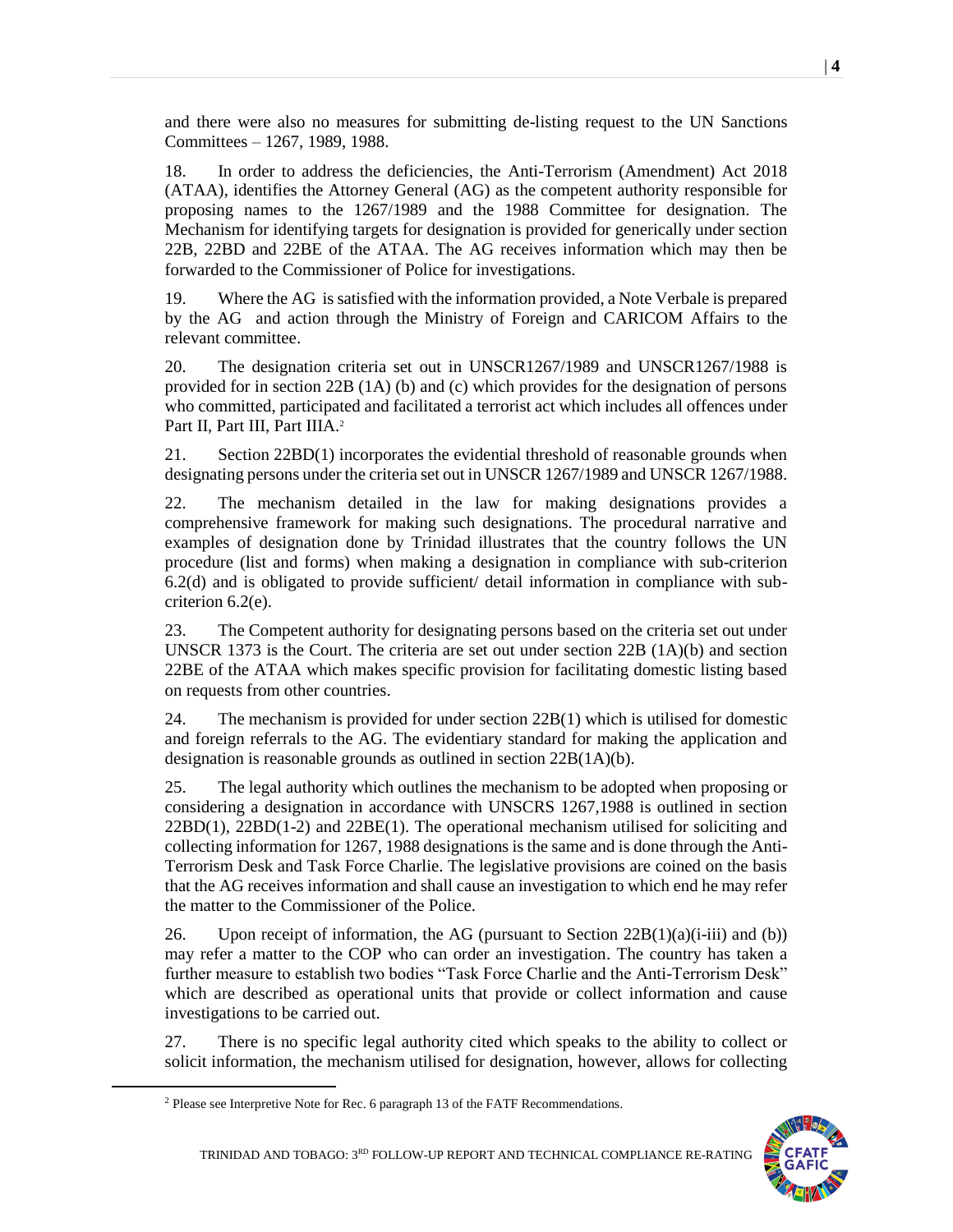and soliciting information to identify persons and entities who meet the criteria for designation under UNSCR 1373.

28. Sections 22B(1A), (3)(b), (3A), (3C), (5A), (5B) & (12), Section 22B 22BA & Section 22BB of the ATA and ATAA, provide for the following mechanisms:

29. Upon receiving information, the AG may cause an investigation to be carried out. The AG may apply for an order of the Court (subsection 3). The AG is required within seven days after the date of the order (subsection 5) to have the matter publicised. The Freezing Order is only effected when communicated to the FIs and DNFPBs. The requirement of the FIU to serve as expressed in section  $22AA(2)(e)$  is dependant on a request, however, they can also immediately communicate designations as provided for in section 22AA(c). Section 22AA(3) allows for circulation of new additions and listed persons immediately. This procedure does allow natural and legal persons to freeze without prior notice and this process can be achieved "without delay".

30. The obligation to freeze funds is set out in in section 22B of the ATA and the obligation extends to a listed entity or person as provided in section  $22B(1A)(b-c)$ . The section provides for the freezing of property which is consistent with criterion 6.5 (b) (iiv)).

31. There is a mechanism provided under section 22AA for communicating designations to the financial institutions (FIs) and DNFBPs through the Financial Intelligence Unit and publications in the Gazette and the newspapers. The legal provisions however make no reference for the provision of "clear guidance" to the FIs and DNFBPs in relation to their obligations in taking action under freezing mechanisms. The FIU has however published guidance on the reporting requirements of FI's and LBs.

32. Sections 4 and 5 of the ATA makes provision for the prohibition of services or collection or provision of property used by a listed entity or by a person or entity acting on behalf, or at the direction of a listed entity (section  $4(1)(d-e)$  and  $5(1)(d-e)$  respectively. These both sections read in the context of section 22AA which provides a framework that prohibits nationals or person or entities within in the jurisdiction from making financial services and property available for the benefit of designated persons and entities.

33. There is no definition of financial or related services in the ATA. Property or funds is defined in section 2 of the ATA is consistent with the International Convention for the Suppression of the Financing of Terrorism and extends further to include "economic resources which may be used to obtain funds, goods or services". This all-encompassing definition cover all possible means of funding under criterion 6.5(c).

34. Section 22B(3A) of the ATA provides for the serving of a person who is likely to be affected with a copy of the Order obtained by the AG in section 22B(1) freezing the funds of a person or entity. A person who is likely to be affected includes a person or entity with a similar name. These procedural provisions are bolstered by the specific provision at section 22B(4)(d) for the court to take into consideration making "provisions to preserve the rights of a bona fide third party acting in good faith". Furthermore, the AG is obligated to review Freezing Orders made pursuant to section 22B(3) to determine if the conditions still exist for listing under and apply for a revocation or variation where he is satisfied that the circumstances for listing no long exist. This represents a comprehensive framework for giving effect to the rights of bona fide third parties consistent with the sub-criterion 6.5(f).

35. Section 22BD(3) of the ATA makes provision for the delisting of persons through the petition of the AG to the relevant UNSCR Committee where he is satisfied that an individual or entity listed no longer meets the criteria under the relevant UNSCRs. Section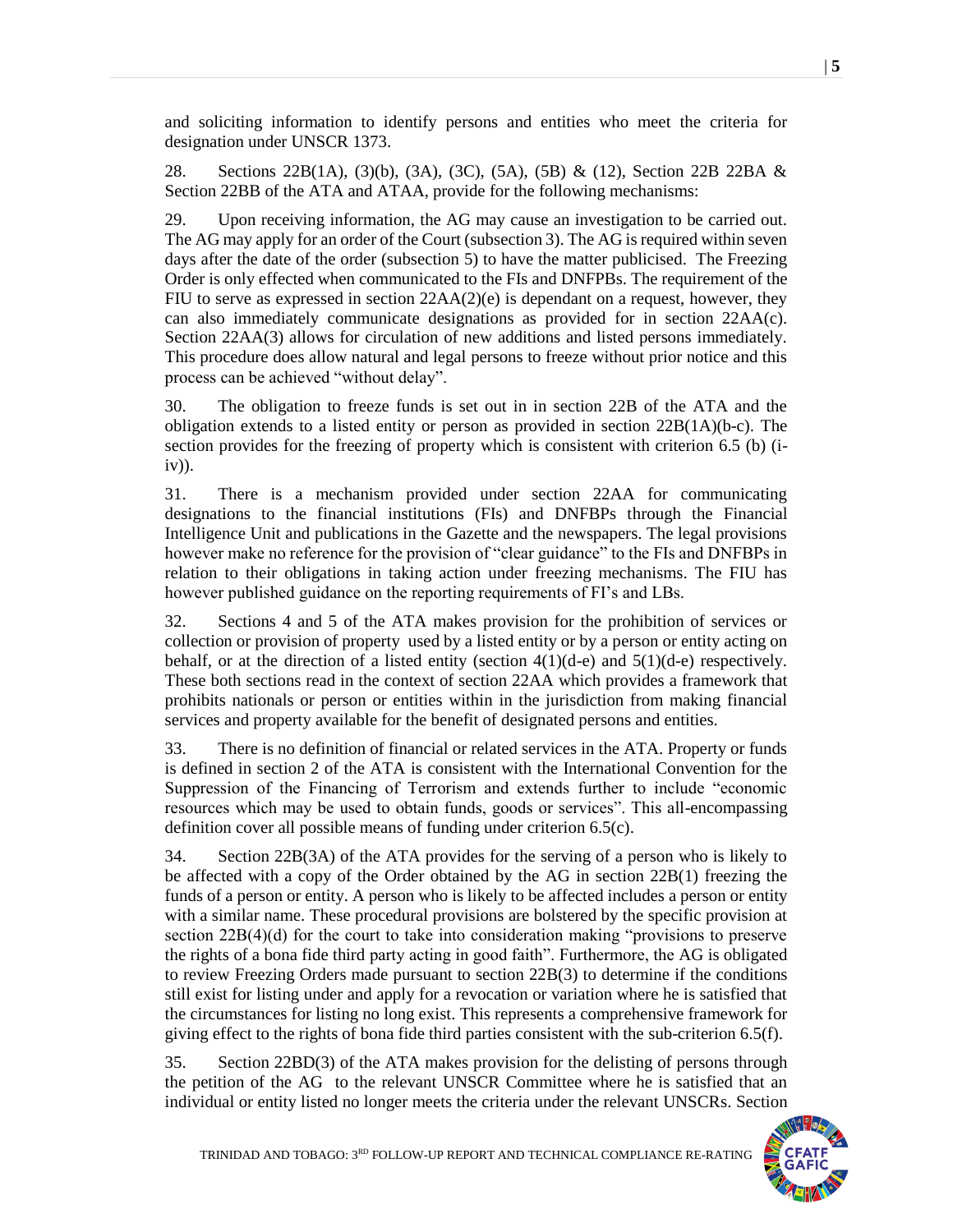22BD(4) requires the AG as far as practicable to inform an individual or entity listed of the availability of the UN office of the Ombudsman or focal point for delisting for the purpose of petitioning the removal from the relevant lists. Section 45(2) of the Interpretation Act, Chap 3:01 allows the AG to follow the procedures laid out under UNSCR 2368(2017). The Office of the AG published guidance on de-listing procedures via different mediums.

36. Sub-criterion 6.6(b) - Section 22B(9A)(a) provides a mechanism where the AG can delist and unfreeze funds of an individual or entity that no longer meets the criteria for listing under UNSCR 1373.

37. Sub-criterion 6.6 (c) - Section 22B(6) allows the listed entity to review a designation based on the decision of the court, where the judge has the prerogative where he/she is satisfied to revoke the order. The AG can also review to determine whether the designated person continues to meet the designations criteria (section 22B(9A). No express provisions are made for an appeal of the judge's decision. However, the common law system under which Trinidad and Tobago operates allows for an appeal of any order of the court.

38. Sections 22B(3A) and (3C) provides for persons affected to apply to a Judge for review of the order. A person affected may include a person with the same or similar name to a designated entity. Furthermore, the AG may review an order to determine whether the person or listed entity continues to meet the criteria under UNSCR 1373 (section 22B(9A).

39. Section 22B(10) makes provision for the publication of revoked orders by the AG via the gazette and two daily newspapers and subsection (11) makes provision for the communication of a de-listing immediately by the FIU via facsimile or other electronic means. The responsibility rest with the FIU as provided for under section 22AA(2)(a-e) and (3) to ensure that the de-listing is communicated immediately. The FIU has also published limited guidance on its website in relation to reporting and delisting procedures for FIs and LBs

## 40. **On this basis, Trinidad and Tobago is re-rated as compliant with R. 6.**

## *3.1.3. Recommendation 10 (originally rated LC)*

41. Trinidad and Tobago was rated LC with R.10. The technical deficiency was that FIs and LBs "may file" an STR rather than should as required by criterion 10.20.

42. Trinidad and Tobago, through Regulation 11(8) of the Financial Obligations Regulations made pursuant to the Proceeds of Crime Act, Chap 11:27 (POCA) was amended by the Financial Obligations (Amendment) Regulations, 2018 in order to address with the requirements of Criterion 10.20.

## 43. **Trinidad and Tobago is therefore re-rated as compliant with R.10.**

## *3.1.4. Recommendation 16 (originally rated LC)*

44. Trinidad and Tobago was rated LC with R.16. The technical deficiency related to not having requirements for the intermediary institution to maintain records where technology limitations prevent the required originator or beneficiary information from being maintained as required under criterion 16.10.

45. The Financial Obligations (Amendment) Regulations, 2018 amended Regulation 33 by inserting a new sub-regulation (7) which fulfils the deficiency.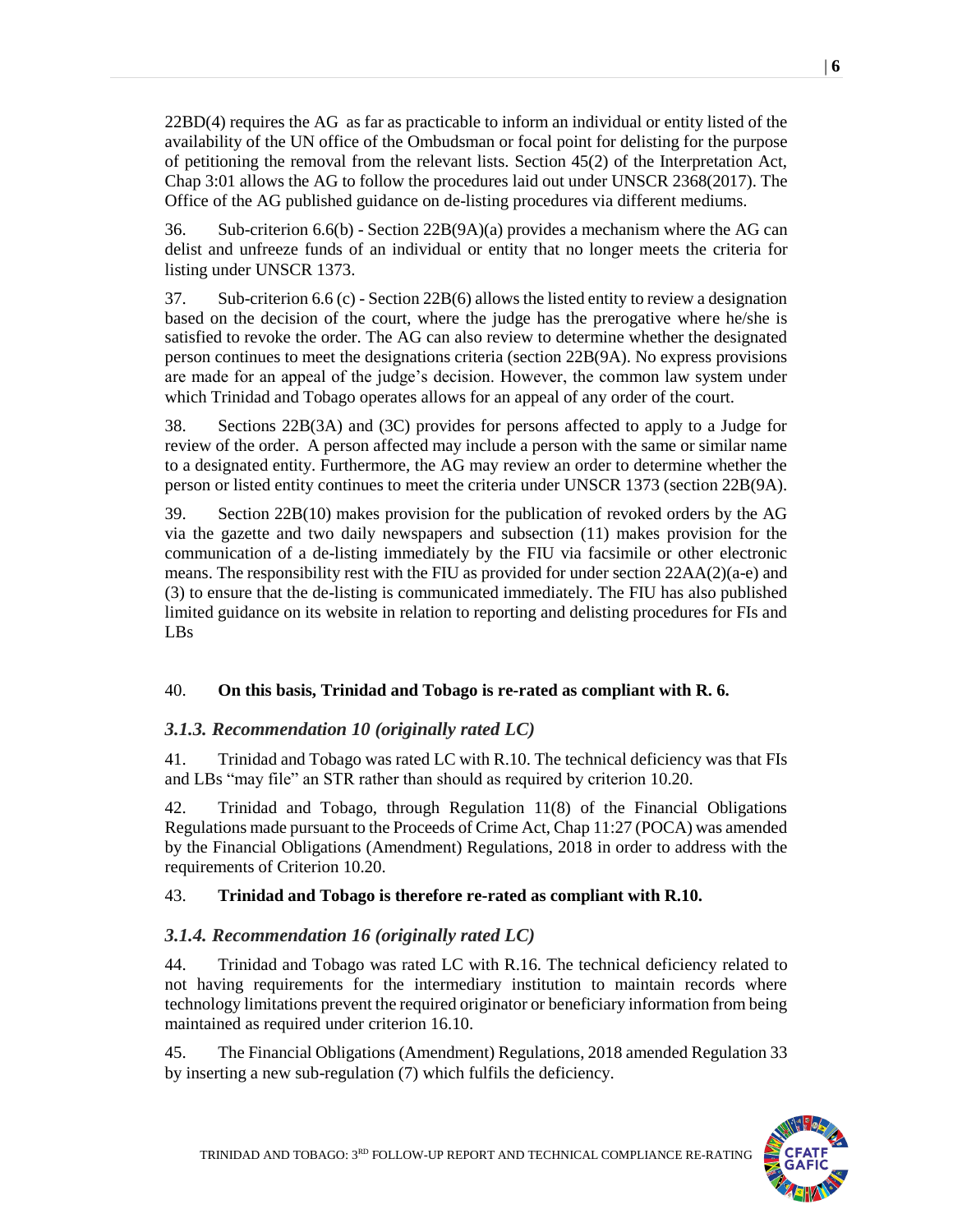46. In addition, it included in the amendment that record keeping should be required for at least 6 years, in accordance of Regulation.

## 47. **Trinidad and Tobago is therefore re-rated as compliant with R.16.**

## *3.1.5. Recommendation 19 (originally rated PC)*

48. Trinidad and Tobago was rated PC with R.19. The technical deficiencies related to not having a requirement for countermeasures to be applied independently and that FIs and LBs were not advised of weaknesses in the AML/CFT regime of countries not included in the FATF advisory.

49. The deficiencies were specifically addressed by Section 17(1) allows for applying counter measures against higher risk countries when called upon by the FATF. Section 17(3) of the FIUTTA provides for applying measures against countries that have been identified by an FSRB as having strategic anti-money laundering (AML) and TF deficiencies. The country also provided that section 4(8) of the ESA provides for the application of economic sanctions against a country where a "grave breach of international peace and security" has occurred that is likely to result in a serious international crisis.

50. Section 17 of the FIUTT Act as amended by section 4(d) (ii) of the Miscellaneous Provisions Act outlines the counter measures that would be adopted by the country through the FIU in relation to countries identified by the FATF as non-compliant or insufficiently complaint with its Recommendations and financial institutions and listed businesses against whom an order is in effect under the ATA. The FIU is also statutorily required to provide periodically, information on trends and typologies on ML and Financing of Terrorism to FIs and LBs and set out the measures that may be applied against countries by FIs and LBs (section  $17(1)(b)$  and (2). Subsection 3 makes provision for the publishing of countries identified by an FSRB as having strategic AML and TF deficiencies. Holistically, the cumulative effect of sub-sections  $17(1)$ , (2) and (3) of the FIUTTA obligates the country to advise via publication of countries with weaknesses in their AML/CFT system.

## 51. **Trinidad and Tobago is therefore re-rated as compliant with R.19.**

## *3.1.6. Recommendation 22 (originally rated LC)*

52. In its  $4<sup>th</sup> MER$ , Trinidad and Tobago was rated LC with R.22. The same deficiency noted for FIs for compliance with Recommendation 10 were also applicable to LBs.

53. The deficiency identified in Recommendation 10 applicable to both FIs and LBs was addressed by an amendment to the Financial Obligations Regulations requiring both FIs and LBs to file a suspicious transaction report if performing the CDD process could result in tipping-off the customer as discussed above.

## 54. **Trinidad and Tobago is therefore re-rated as compliant with R.22.**

## *3.1.7. Recommendation 23 (originally rated LC)*

55. In its  $4<sup>th</sup> MER$ , Trinidad and Tobago was rated LC with R. 23. The reason was that the same deficiencies noted for FIs in Recommendations 19 and 21 applied equally.

56. According to recommendation 19, FIs and LBs were not advised of weaknesses in the AML/CFT regime of countries not included in the FATF advisory, which has now been addressed as described above.

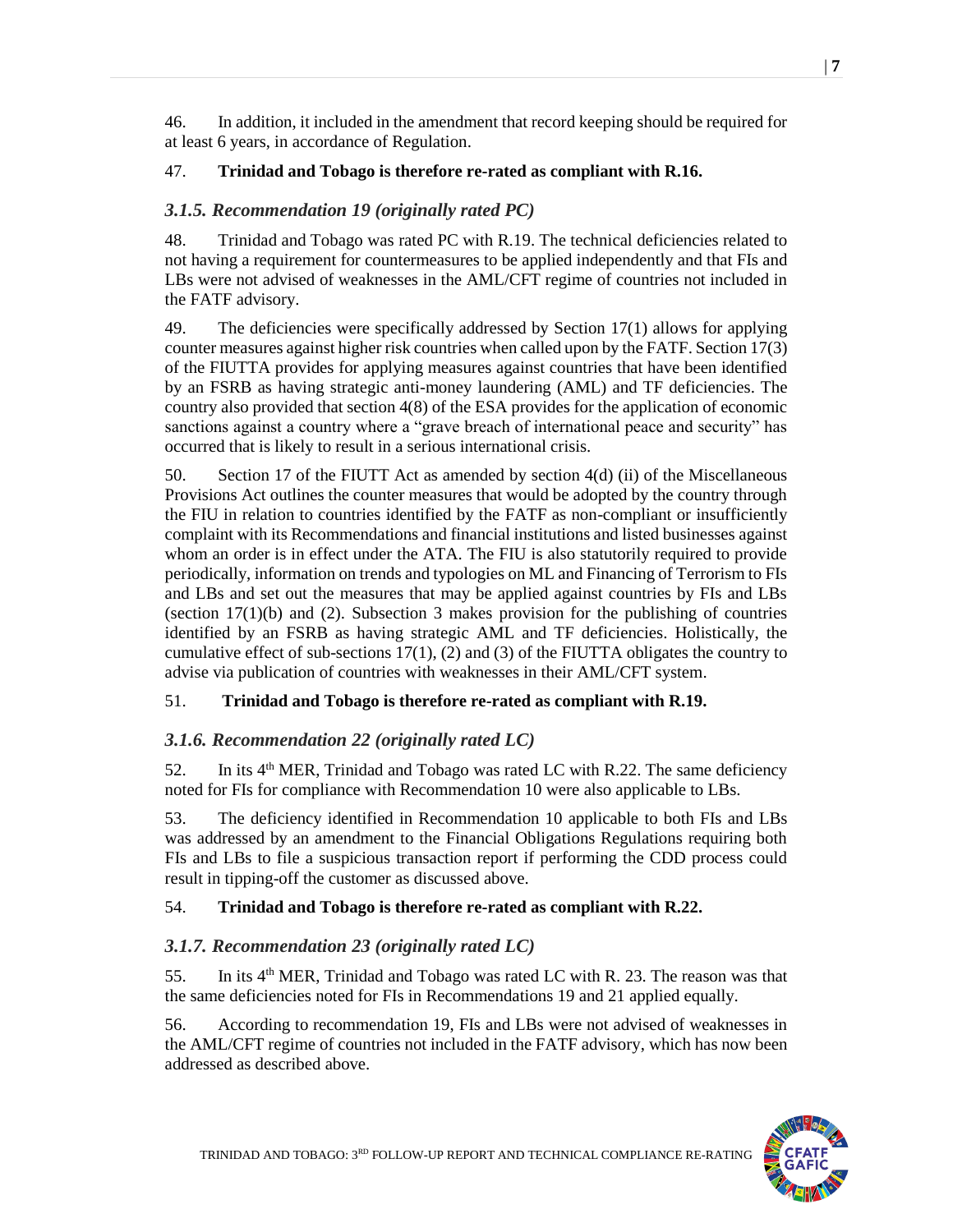57. The deficiency for Recommendation 21 has also been addressed, as described below.

#### 58. **Trinidad and Tobago is therefore re-rated as compliant with R. 23.**

#### *3.1.8. Recommendation 24 (originally rated PC)*

59. Trinidad and Tobago was rated PC with R.24.

60. The NRA as provided details the ML/TF risk treatment of incorporated legal persons and the context and vulnerability of each category of legal persons. The assessment done though pages 25-37 shows that the country has assessed the ML/TF risk associated with the incorporated legal persons captured by this Recommendation. It is notable that five (5) years have elapsed since the publishing of the NRA, however, the country has demonstrated that through the supervisors of legal entities it has continually assessed and identified its risk and adopt mitigating measures in response.

61. Trinidad and Tobago assented the Companies (Amendment) Act (CAA) on April 4 th, 2019. Notably, section 2 of the CAA indicates that it comes into effect on such date as is fixed by the President by Proclamation. By Legal Notice number 112 dated May  $29<sup>th</sup>$ , 2019, sections 1-10 and 11 of the Act have been proclaimed and is now in force in its entirety.

62. Through the CAA, Trinidad and Tobago adopts a system at section 5 amending section 177 of the Companies Act (CA) where the company is required to obtain and hold information on the companies' beneficial ownership as comprehensively defined in section 337A(2). Section 337(5) specifies that the information on record at the companies' registry should be verified annually and ss.337(1-2) shareholders should make written declarations annually to the company. Sections 337C(4) provides for the submission of a declaration to the company within 30 days of any change to the beneficial interest in the shares of a company.

63. This new provisions under the CAA ranging from 337A-337D makes provision for the keeping of updated and adequate beneficial ownership and control information. Persons are required to file with the company within 30 days of acquisition and any changes to their beneficial interest, a statutory declaration, and are liable for not doing so. Companies are required within 12 months of the commencement of the CAA to ascertain and obtain BO information and regularly thereafter. Further, they should issue a prescribed form requiring shareholders to submit a declaration annually. This bolsters the requirement to update where there are any changes in the interest, shareholding etc by a shareholder. The information is therefore regularly updated through the said procedures. Verification takes place annually as provided for in section 337A(5), however, the person is also required to submit a declaration with the Registrar within 30 days (section  $377C(1-2)$ ). The process therefore allows the Registrar to verify the BO information upon submission by the person and Company whether annually or more regularly, within 30 days.

64. The mechanism identified under the amended sections of the CA does provide for companies obtaining and holding updated information on beneficial ownership. The external companies are required under section 323 (1) to appoint a power attorney to act on their behalf in receiving process. The country made reference to section 194 which provides for the submission of annual returns by the company to the Registrar, which includes information in relation to beneficial ownership. These mechanisms sufficiently assign the responsibility to companies to share information and foster cooperation with competent authorities.

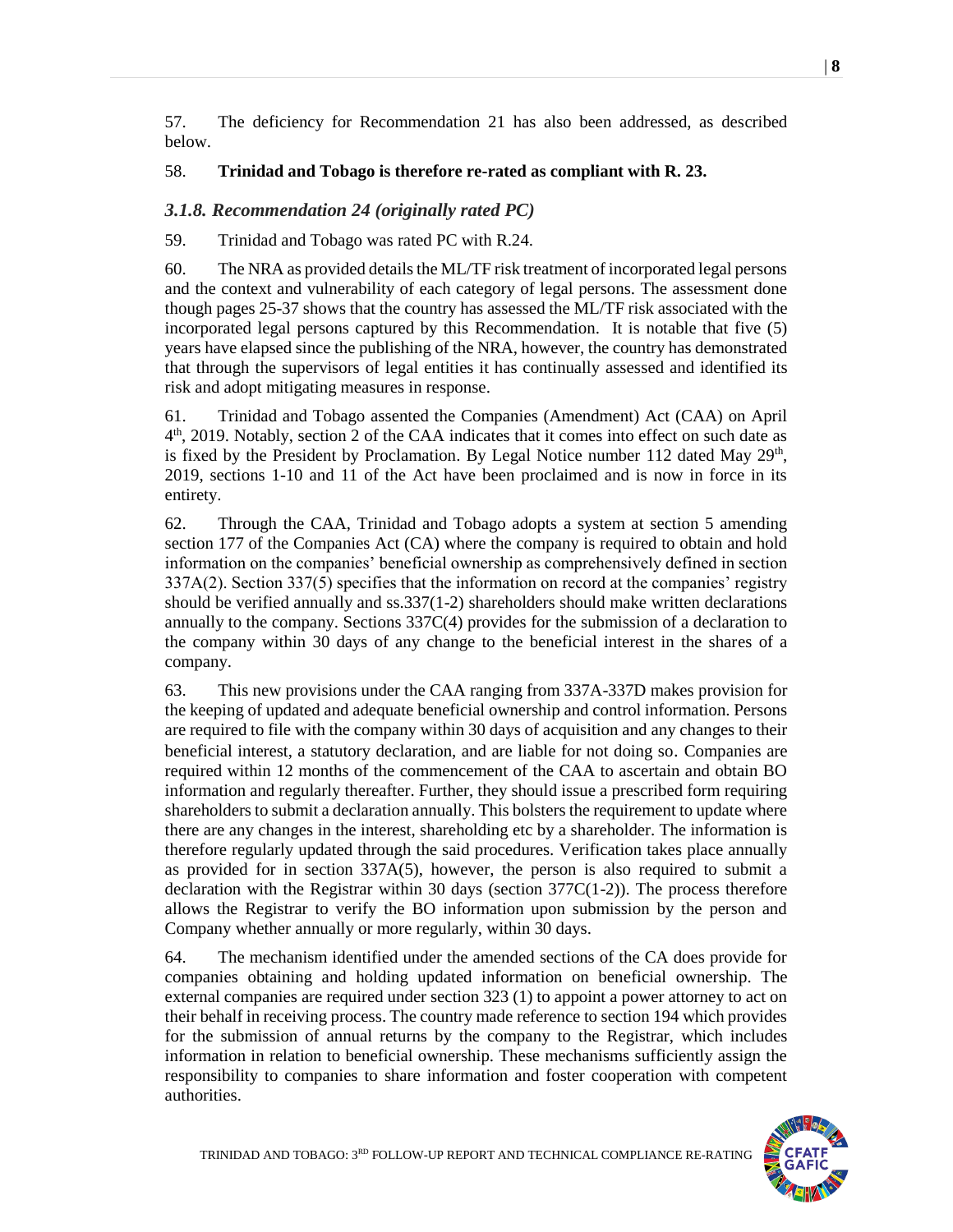65. Regulation 12 and 18 of the FOR stipulates that FIs and LBs have an obligation to keep beneficial information. This is bolstered by Regulation 31 which makes provision to keep all account files and business correspondence and identification data for a period of six years. Further, section 455 speaks to the fact that the company has an obligation to keep the books until five years after wounding up.

66. Section 4 of the CAA provides for the prohibition of bearer share warrants and registration of warrants previously issued.

67. The CA provides for the cancellation of the registration of an external company, a fine of ten thousand dollars and to imprisonment of three years and a daily fine for failure to submit a declaration of beneficial interest or to file a return for the issue or transfer of shares. This in conjunction with the offences detail in section 510, 513 provides sanctions that are sufficiently dissuasive. Further sanctions are provided under the Financial Institutions Act s.33(12) and the Securities Act. Together, the country has a broad spectrum of sanctions that are dissuasive.

68. Competent authorities such as the FIUTT, Law enforcement and others can access basic and BO information and foreign counterparts can access information online through payment of a fee. This provide good basis for providing international cooperation via MLATS and other means of international cooperation.

69. The country submits that its FIU receives feedback through the Egmont Group. Further, the Companies registry receive online feedback though customer feedback, which can be reviewed for quality assistance in order to assess that the information provided is accurate and relevant. There is no need for a formal structure by the country. The process engaged appears to allow for monitoring quality assistance.

70. In Trinidad and Tobago there is no provision in the Company Act to allow for the concept of nominee directors. Section 79(2) of the Company Act provides for alternative directors to be appointed who can only act in the absence of a Director. The alternative directors are subjected to the obligations outlined in section 99 of the companies Act that provides for Directors to act in honest and good faith and the best interest of the Company. Therefore, the obligations of criterion 24.12 do not apply in relation to domestic companies.

71. Section 179(2) makes provision for disclosure of nominee shareholders holding interest for directors in relation to public companies. Section 148 makes provision for the disclosure of the nominee shareholder to the company and the relevant registry in compliance with criterion 24.12 b or c. Section 179(1) makes provision for the registration of a Director's interest in shares in a public company and the disclosure of this information to the commission. Section 182 of the Companies Act prescribes an obligation on substantial shareholders (person holding 10% or more of the shareholders) to give notice within 14 days detailing the full particulars of the shares held by the shareholder or his nominee. Further, section 183 outlines that the obligation to give notice applies where a person ceases to be a substantial shareholder. Section 184 provides that the company should keep a record of its substantial shareholders and provide said records to the Company Registrar upon request. Section 185 makes it an offence to contravene the stipulations detailed in 182-184.

## 72. **Therefore, Trinidad and Tobago is re-rated as compliant with R.24.**

## *3.1.9. Recommendation 26 (originally rated PC)*

73. In its  $4<sup>th</sup>$  MER, Trinidad and Tobago was rated PC with R. 26. The technical deficiencies were that except for the regime undertaken by the Central Bank of Trinidad and Tobago (CBTT), the registration regime was not sufficiently robust to prevent criminals and

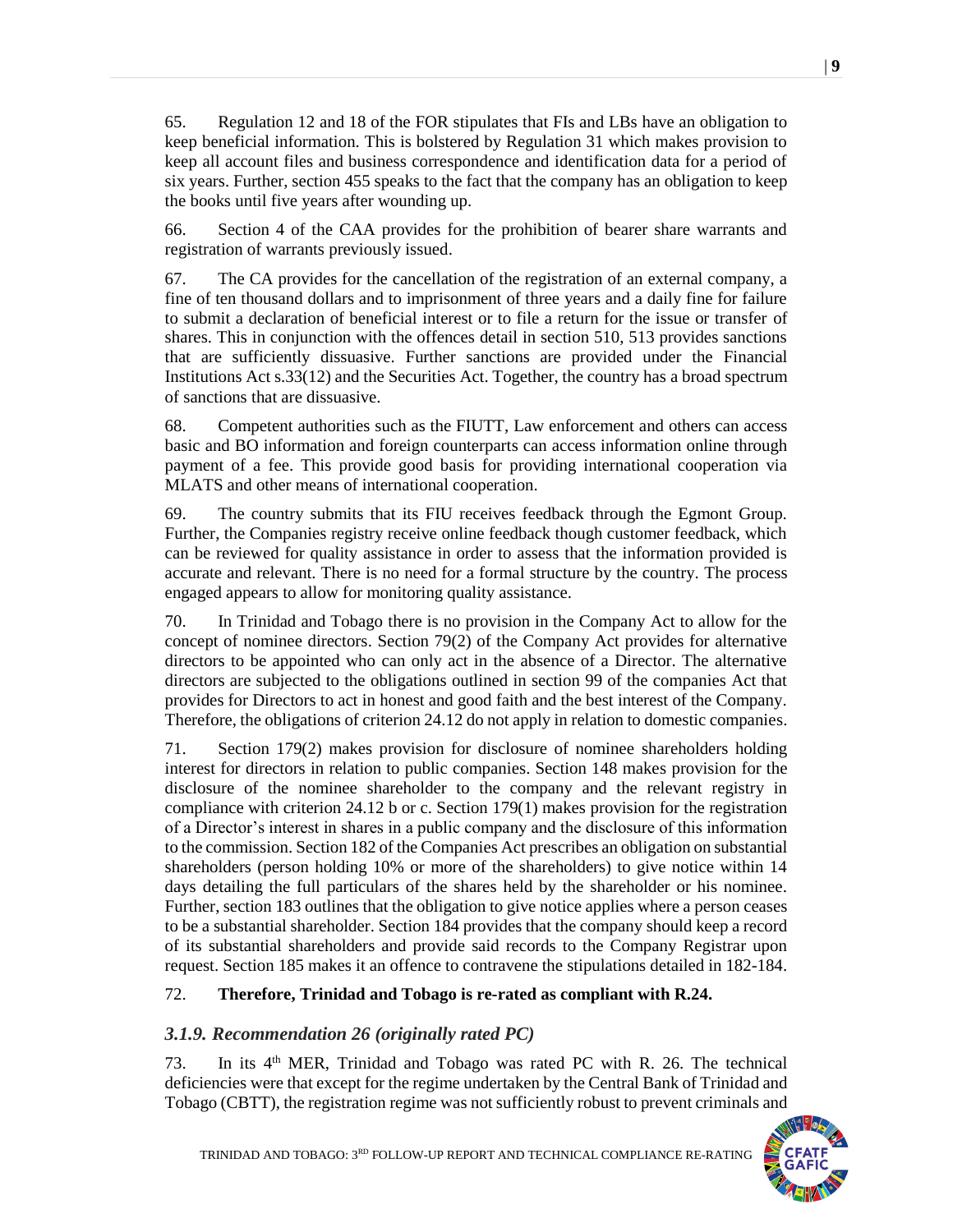their associates from abusing FIs or mitigating ML/TF risks and that the regulation and supervision of the sector was not fully conducted using a risk-based approach.

74. In addition, except by the CBTT and to a limited degree the FIUTT, the frequency and intensity of off-site and on-site supervision is not based on the ML/TF risks, policies or internal controls of institutions as assessed by the supervisory authority. Also, the ML/TF risks in the jurisdiction did not guide the supervisory regime. Further, the ML/TF risk profile of financial institutions was not reviewed, especially where the institution is not subject to group-wide supervision.

75. In order to address the deficiencies, Trinidad and Tobago made legislative amendments through Sections 51(2) and 54 of the Securities Act which introduced strong fitness and propriety requirements for senior officers, directors and senior management of registrants which must be met prior to registration of entities. The jurisdiction also demonstrated that the FIU as AML/CFT supervisory authority for the money remittance sector and credit unions monitors the implementation of stringent fit and proper requirements for persons seeking to hold senior positions within these entities.

76. The deficiency identified related to the absence of a risk-based approach to the supervision of the financial sector. The TTSEC has demonstrated its use of a Composite Risk Assessment (CRA) in 2013 and 2016 to assess the riskiness of its registrants; this assessment captured quantitative (2013) and then qualitative information which is used to inform the development of the authority's inspection programme. In addition, TTSEC has also implemented through its Micro and Macro Prudential Reporting Framework (MMRF). The TTSEC supplements its risk analysis and rating of its registrants using data collected through this method. The most recent MMRF Report was issued by the TTSEC in September 2018. The regulation and supervision of other FIs and the money transfer services (that conduct international transfers) by the CBTT was found to be risk-based at the time of the onsite in 2015 with the MER noting that "*Off-site and on-site examinations process of supervisors has been undertaken on a risk-sensitive basis"* and that *"the CBTT has demonstrated that priority is being given to high risk areas."*

77. The frequency and intensity of on-site and off-site AML/CFT supervision of FIs in T&T are on the basis of ML/TF risks and the policies, procedures and internal controls of the FI, their characteristics and ML/TF risks in the country.

78. TTSEC's execution of on-site and off-site AML/CFT supervision is based upon its use of a Composite Risk Assessment (CRA) to assess the riskiness of its registrants. This is supplemented by the authority's use of a Micro and Macro Prudential Reporting Framework (MMRF). TTSEC captures quantitative and qualitative information which is used to inform the development of the authority's inspection programme and based on the information collected from the CRA over the period 2013 to 2018, (which includes the registrant's ML/TF risks, policies and internal controls) the TTSEC has conducted onsite inspections which included examination of AML/CFT Compliance; In relation to other FIs, the CBTT's

79. The FIUTT in its conduct of AML/CFT compliance examinations scope, frequency and intensity of the supervision, examines the entity's business models and the adequacy of AML/CFT internal controls, policies and procedures relative to ML/FT risk. Risk Based Questionnaires (RBQs) are issued to the entities by sector and the country ML/TF risks have been taken into account following the outcome of the risk assessment.

80. As noted in the MER, since the time of the onsite, the CBTT's supervisory regime (off-site and on-site) adequately addresses the requirements of C. 26.5.

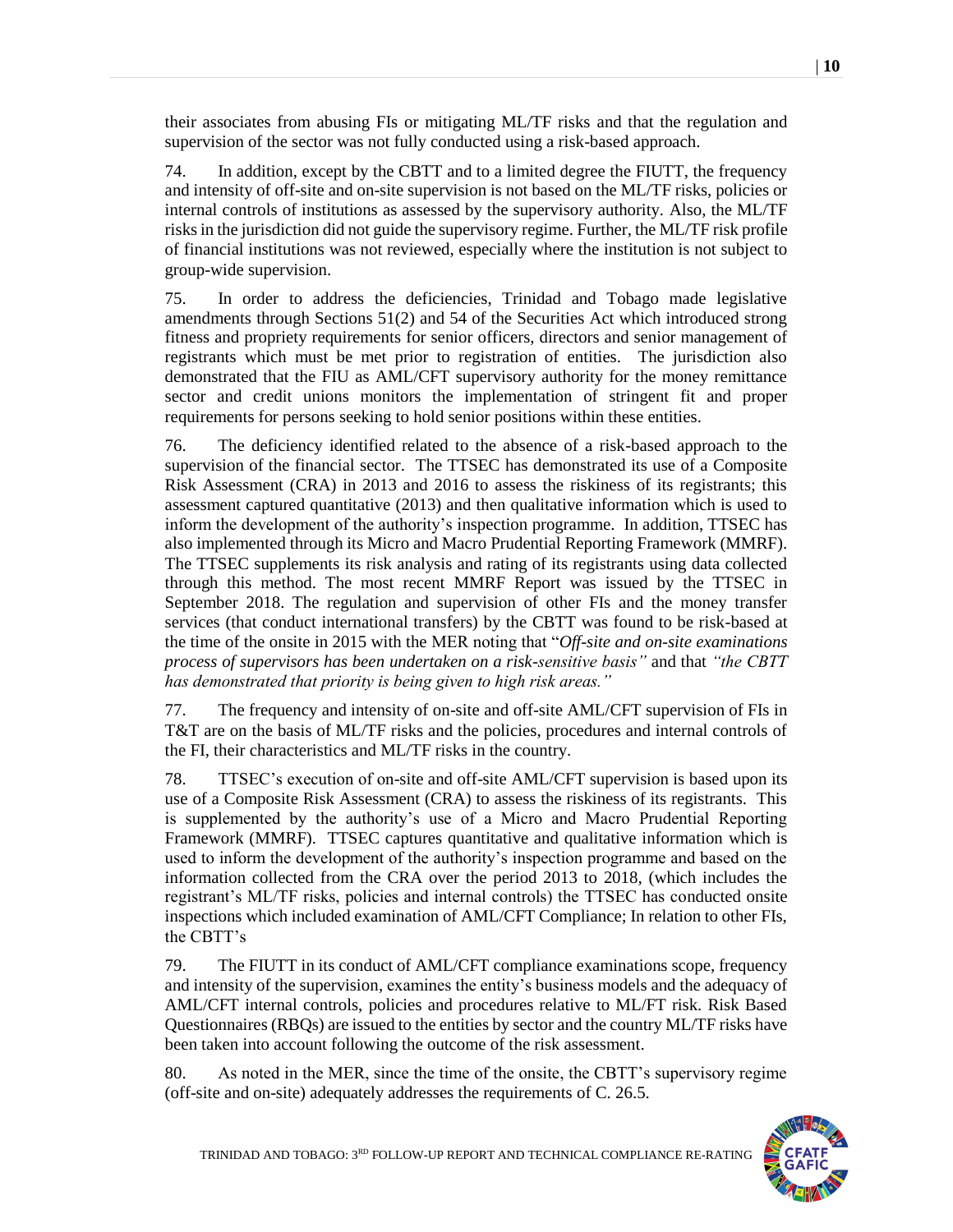81. The deficiency noted referenced the lack of review of risk profiles of institutions which are not part of a financial group; however, the criterion requires the review of the risk profile of an FI or group. Further, based on the above description of the supervisory regime within T&T, the TTSEC reviews the outcomes of its CRA and MMRF reports which capture/indicate the risk profiles of the licensees. The FIUTT supervisory regime is also informed by Risk-Based Questionnaires – a mechanism capable of detecting and responding to changes in the risk profile of entities. The periodic dissemination of the RBQs (to all its supervised entities, including credit unions) is also considered a sound mechanism of review of the risk profile of entities. With respect to the CBTT, in addition to risk-based AML examinations, the ML/TF risk profile of all institutions is reviewed annually through a review of the annual statutory AML/CFT external audit reports. The Bank also meets at least quarterly with the larger institutions to discuss regulatory matters including AML/CFT and on a semi-annual basis, the Bank also reviews Board minutes and papers of regulated entities and these include those related to AML/CFT.

#### 82. **Trinidad and Tobago is therefore re-rated as compliant with R.26.**

#### *3.1.10. Recommendation 29 (originally rated LC)*

83. Trinidad and Tobago was rated LC for R.29. The deficiencies were that the FIUTT SOP made provision for the FIUTT to conduct strategic and operational analysis only to ML and not TF. In addition, the FIUTT's ability to effectively deploy its resources can be affected as a result of budgetary constraints. The budget of the FIUTT was less than what was budgeted at most times during the period under review.

84. In order to address the deficiencies, the FIUTTA section  $8(3)(c)(ii)$  provides that the FIU shall collect information as required for tactical analysis in order to generate activity patterns, trends and typologies, investigative leads and identify possible future behaviour. Contextually, trends and typologies are products of strategic analysis therefore the amendment fixes the gap discerned.

85. The FIUTT as a division within the Ministry of Finance has its own budgetary allocation which has been increased significantly over the last few years. The FIUTT as with all other Ministry/Department is required by the Ministry of Finance to submit its proposed budget for the preceding year to the Budget Division. The Budget Division submits the draft expenditure to the Minister of Finance which is discussed at Cabinet and then laid in Parliament and debated and passed.

86. The Minister of Finance's power is however limited and does not interfere with the operational independence and autonomy of the FIU.

#### 87. **Therefore, Trinidad and Tobago is re-rated as compliant with R.29.**

#### *3.1.11. Recommendation 32 (originally rated PC)*

88. Trinidad and Tobago was rated PC with R. 32. The technical deficiencies were that civil and administrative sanctions that were applicable to failing to declare were dissuasive but not proportionate; there was limited coordination and cooperation between Customs and other LEAs regarding the implementation of R. 32 and that there were no legal or other measures mandating the Customs and Excise Division to maintain records relating to declarations.

89. While the Customs Act was in effect at the time of the MER, section 224 of the Customs Act, Chapter 78:01, which was not cited in the MER, is instructive as it permits the Comptroller of Customs, in relation to civil and administrative sanctions, to impose a

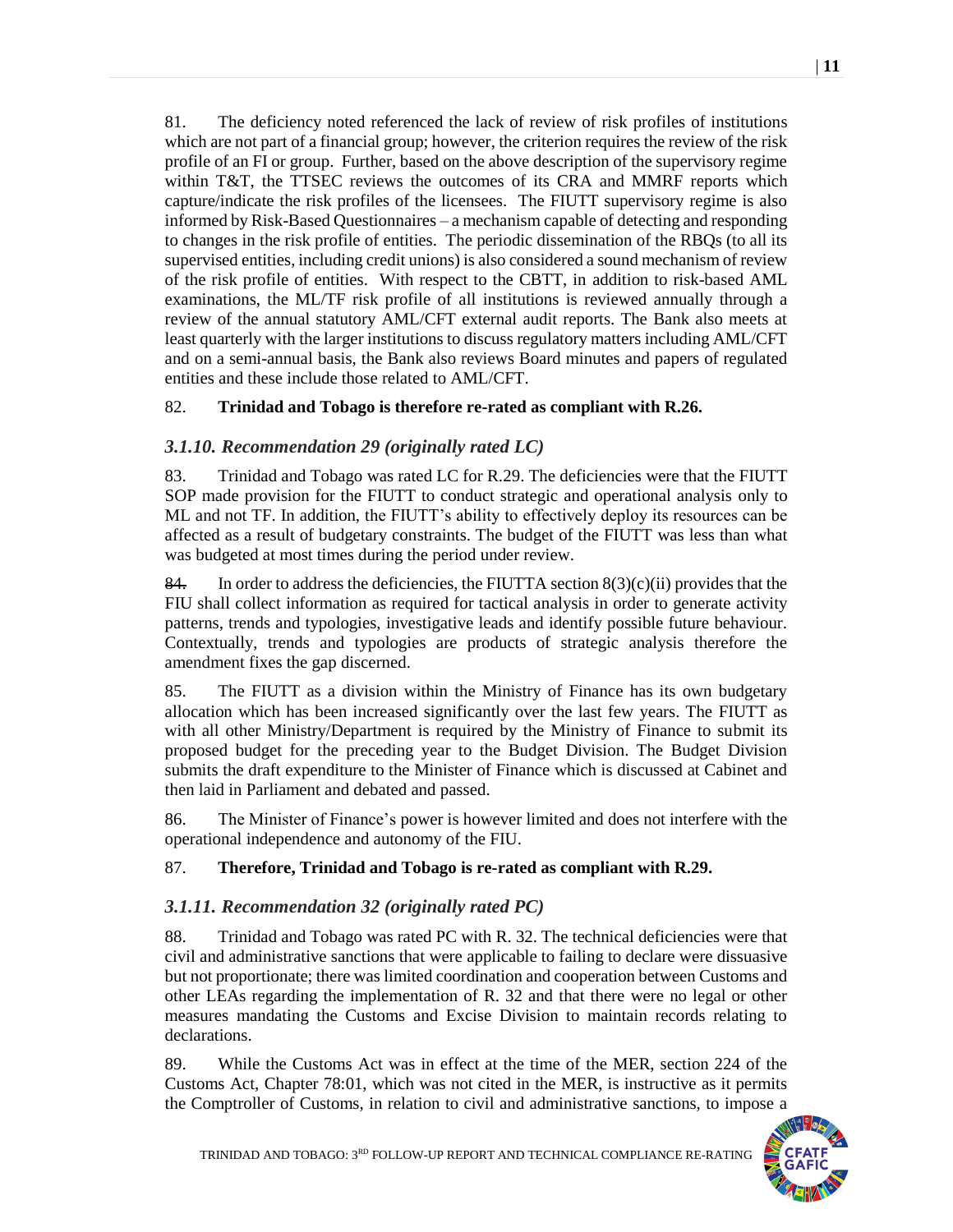fine, penalty and forfeiture but not the term of imprisonment and not exceeding that prescribed for the offence.

90. Section 212 of the Customs Act establishes the offence of making a false declaration which shall incur a penalty of TTD125,000. By virtue of section 224 of the Customs Act, the Comptroller of Customs can impose the same penalty for a breach of section 212 up to the maximum penalty of TTD125,000.

91. Further, the offence of failing to declare can also trigger an offence under section 213 of the Customs Act which carries a penalty of TTD50,000 or treble the value of the goods, whichever is greater, and to imprisonment for a term of 8 years for a first offence and a penalty of TTD100,000 or treble the value of the goods, whichever is greater, and to imprisonment for a term of 15 years for a second or subsequent offence. As such, by virtue of section 224 of the Customs Act, the Comptroller of Customs can impose a penalty of TTD50,000 or treble the value of the goods, whichever is greater, for a first offence and a penalty of TTD100,000 or treble the value of the goods, whichever is greater, for a second or subsequent offence. The Comptroller of Customs however is not empowered to impose the term of imprisonment prescribed in the offence.

92. In effect, the Comptroller of Customs is empowered to apply the same level of sanctions as a criminal court, with the exception of a term of imprisonment.

93. Coordination and cooperation is now addressed through the establishment of an MOU which focuses on maximising interdiction efforts of cross-border threshold BNIs and cash by Customs, FIU, the FIB and the immigration department.

94. Section 5 (f) of the Miscellaneous Provisions (Mutual Assistance in Criminal Matters, Proceeds of Crime, Financial Intelligence Unit of Trinidad and Tobago, Customs and Exchange Control) Act, No. 2 of 2018 refers.

95. By that amendment, a new section (274 A) was inserted in the Customs Act and subsection (4) which creates a legal obligation for all records, which includes declarations, to be maintained for at least six (6) years.

## 96. **On this basis, Trinidad and Tobago is re-rated as compliant with R.32.**

## *3.1.12. Recommendation 33 (originally rated PC)*

97. Trinidad and Tobago was rated PC with R.33. The technical deficiencies were, among other, that while the Authorities in Trinidad and Tobago maintained some statistics, some of the statistics could not be used to demonstrate the effectiveness and efficiency of the AML/CFT systems. In addition, some of the statistics provided by the different agencies did not sync with each other.

98. The recommendation mandates that comprehensive statistics on matters that are relevant to the effectiveness and efficiency of their AML/CFT system, which somewhat touches and concern some level of effectiveness and is therefore required to be rated under the Recommendation. Trinidad and Tobago has provided detailed and comprehensive statistics regarding the four areas required.

## 99. **On this basis, Trinidad and Tobago is re-rated as compliant with R.33.**

## *3.1.13. Recommendation 35 (originally rated PC)*

100. Trinidad and Tobago was rated PC with R.35. The technical deficiencies, among others, were that the sanctions to address non-compliance with AML/CFT obligations, in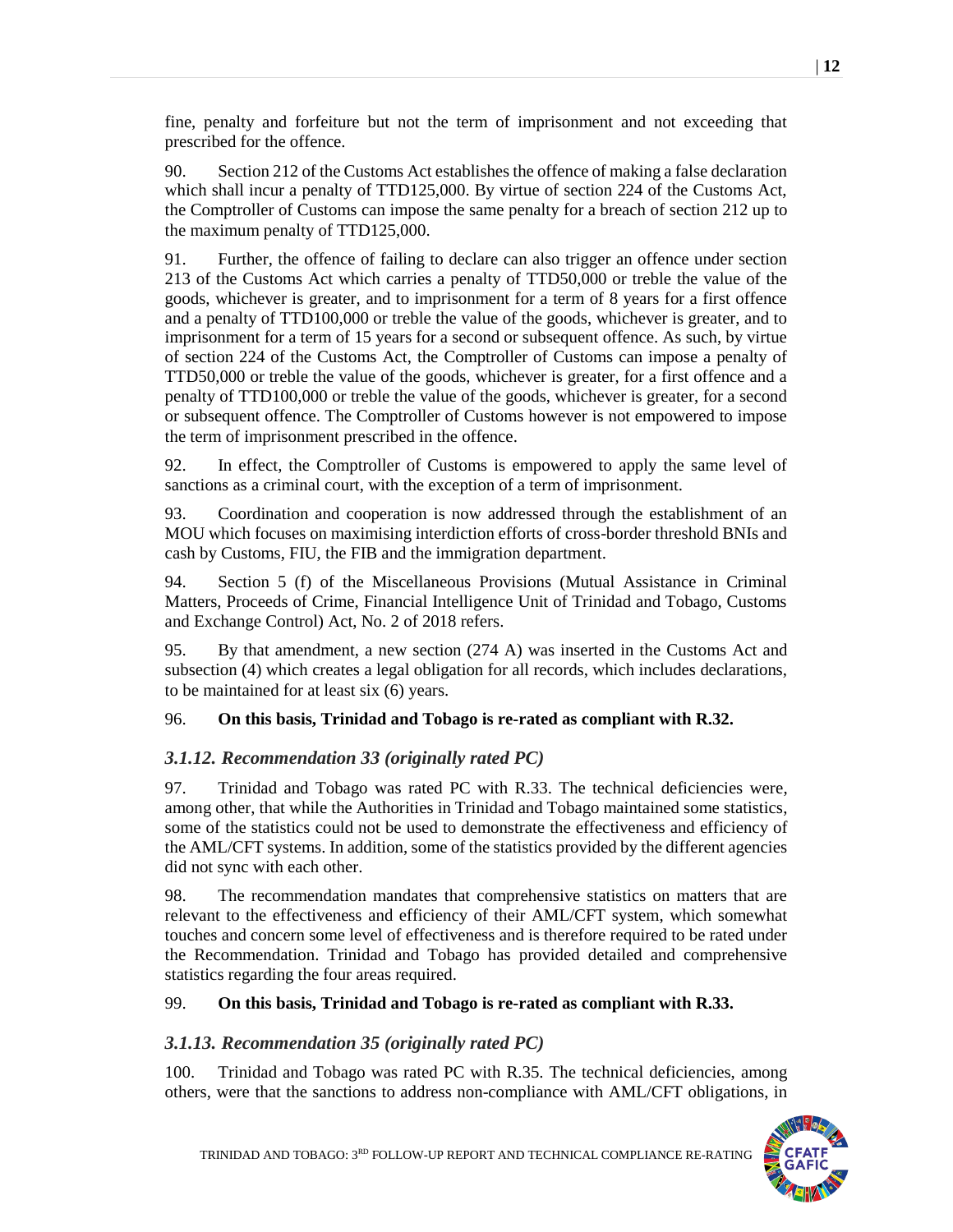some cases, were not proportionate to the infraction or sufficiently dissuasive to discourage reoccurrence; except for TTSEC, there were no monetary administrative penalties for AML/CFT breaches.

101. In addition, FIUTT has a limited range of sanctioning power and there were deficiencies in the sanctions regime for R.6 and 8-23.

102. Criminal penalties ranging from TTD500,000 to TTD3,000,000 and imprisonment for 2 years to 7 years for non-compliance with the FORs.

103. The CBTT's measures include the issuance of regulatory directives requiring institutions to remedy deficiencies noted by on-site examinations and requesting action plans demonstrating timely remediation; downgrading of institutions' risk ratings; issuance of Compliance Directions compelling institutions to cease and desist or take appropriate action; and applying for injunctive relief and restriction.

104. The CBTT and TTSEC (sec. 23 FIA; sec. 57/58 SA) can also revoke licenses for non-compliance. Other remedial and sanctions available to the TTSEC not provided.

105. The Supervisors all have progressive sanctioning powers which range from the issuing of a notice to court action (sec. 86 FIA; sec. 90 SA; sec. 18G FIUTTA).

106. R.35 speaks to administrative and civil sanctions. Therefore, whilst criminal sanctions appear to be proportionate and dissuasive, the civil and administrative sanctions are not.

107. This deficiency is not addressed on the basis of the administrative sanctions are not proportionate and dissuasive. The deficiency was pointing to the lack of financial penalties for administrative breaches.

108. The CBTT has the widest range of sanctions although it is not able to impose financial penalties. The measures available are considered to be proportionate and dissuasive.

109. The FIUTT has a limited range as it can impose compliance directions which if not complied with can be Court enforced. There have been not additional measures provided to the FIUTT since the mutual evaluation.

110. There are still no monetary administrative penalties for AML/CFT breaches. **On this basis, the rating of partially compliant with R.35 remains.**

## *3.1.14. Recommendation 37 (originally rated PC)*

111. In its  $4<sup>th</sup>$  Round MER, Trinidad and Tobago was rated PC with R.37. The technical deficiencies were mainly related to the Mutual Assistance in Criminal Matters Act (MACMA) not making any express provision on the need to provide rapid assistance to satisfy a request for assistance and that no formal case management system was in place.

112. Section 39 (1) of the MACMA establishes an overall provision which allows the AG to make regulations "prescribing any matter necessary or convenient to be prescribed for carrying out or giving effect" to the Act. The AG has since, issued Legal Notice No.1 (The Mutual Assistance in Criminal Matters (requests for Mutual Assistance) Regulations), which makes provisions at regulation 2 for the prioritization and prompt execution of request by the Central Authority.

113. A fully electronic online case management system was developed in November 2016 with the assistance of the Information and Technology Department as well as the Central Authority's Research and Planning Assistant. The Central Authority has a dedicated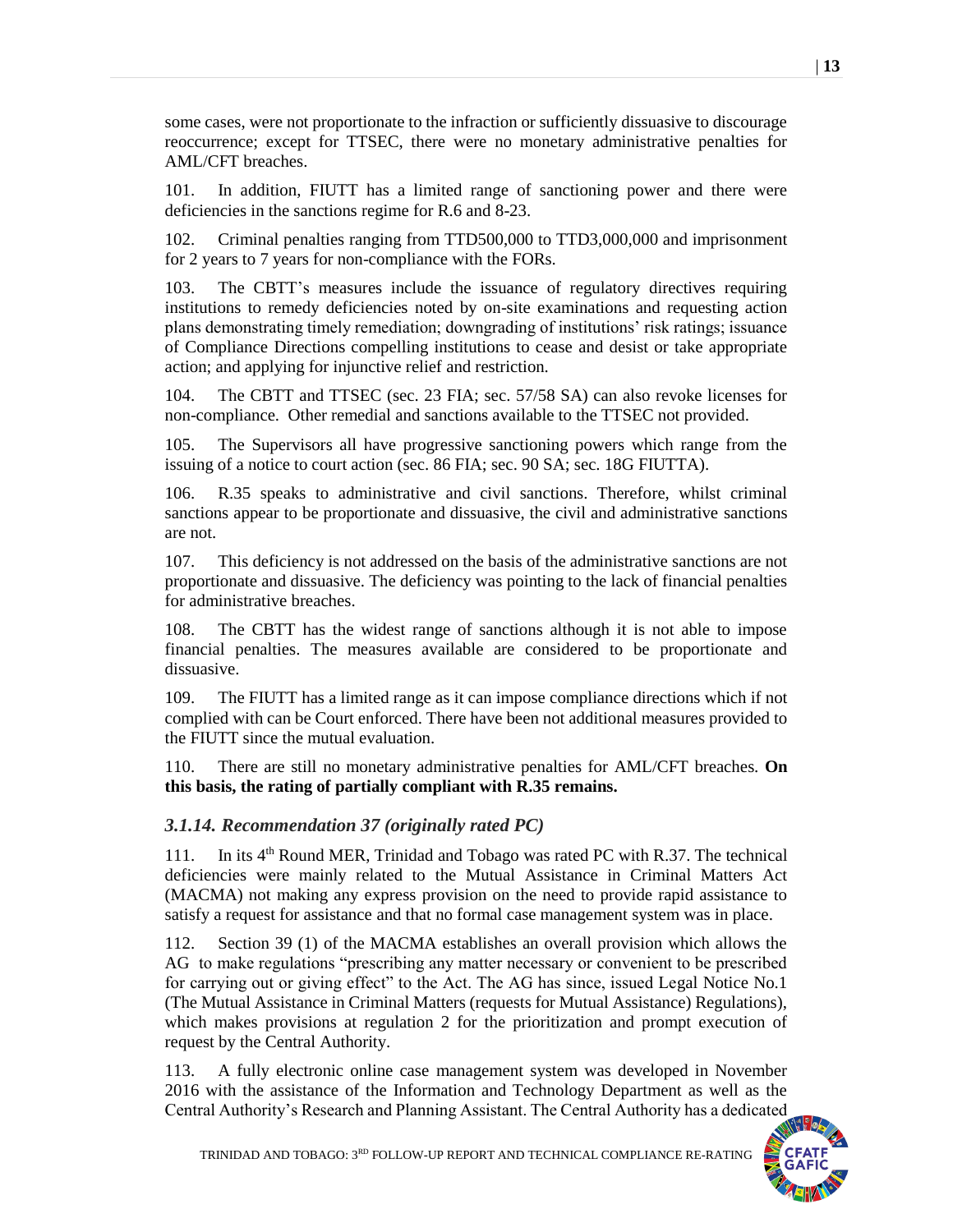scanner for its own use and files continue to be uploaded into the system on a daily basis, therefore a functional case management system is now in place addressing the deficiency included in the MER.

114. The deficiency identified in the MER of Trinidad and Tobago regarding the general discretion to refuse a request and under the tax laws, a request could have been refused. in relation to this criterion appears to have rested squarely on the presence of section 22(2) (k) which expressly stated that the AG "Shall refuse... if the request relates to a criminal offence under the tax laws of a Commonwealth Country" without allowing for the exercise of discretion. The country has since deleted the sub-section  $22(2)(k)$  by the Miscellaneous Provisions Act, No. 2 of 2018. These provisions have significantly cured the deficiency as identified in the MER. There is no prohibition or unduly restrictive conditions in the legal framework of Trinidad and Tobago to provide mutual legal assistance.

## 115. **On this basis, R.37 is re-rated as compliant.**

## *3.1.15. Recommendation 39 (originally rated LC)*

116. In its  $4<sup>th</sup>$  MER, Trinidad and Tobago was rated LC with R.39. The technical deficiencies was the lack of formal case management system.

117. In order to address the deficiency noted, Trinidad and Tobago a functional case management system that addresses all the essential elements of a filing system.

#### 118. **On this basis, Trinidad and Tobago is re-rated as compliant with R. 39.**

#### *3.1.16. Recommendation 40 (originally rated PC)*

119. Trinidad and Tobago was rated PC with R.40. The technical deficiencies were, among other, that

120. The spontaneous exchange of information by the Competent Authorities was not adequately provided for; the FIUTT was the only competent authority with a clear and secure gateway to information. There was no clear indication as to whether besides the FIUTT any other law enforcement or supervisory agency had written policies on prioritisation and timely processing of requests; LEAs had no clear process in place to ensure the security of information received and no indication that the CBTT could enter into bilateral and multilateral agreements to cooperate.

121. In addition, there were no apparent measures requiring requesting CAs to provide timely feedback upon request to CAs that they have received information from; there was no safeguard and control in place for LEAs to ensure that information shared was only used for the purpose for which the information was sourced or provided unless authorization was given.

122. In order to address the deficiencies noted, an MMOU was negotiated with a limited range of foreign counterparts and thus provides for the spontaneous exchange of information, by the CBTT and TTSEC with some Regional Regulatory Authorities. There are no legal impediments for the CBTT and TTSEC to spontaneously exchange information and has done so upon request of foreign counterparts.

123. Spontaneous dissemination by the FIUTT is addressed by s.4(1)(b)(ii) of the Miscellaneous Provisions (Mutual Assistance in Criminal Matters, Proceeds of Crime, Financial Intelligence Unit of Trinidad and Tobago, Customs and Exchange Control) Act, No. 2 of 2018. The FIB's revised 2018 Information Sharing Policy specifically provides for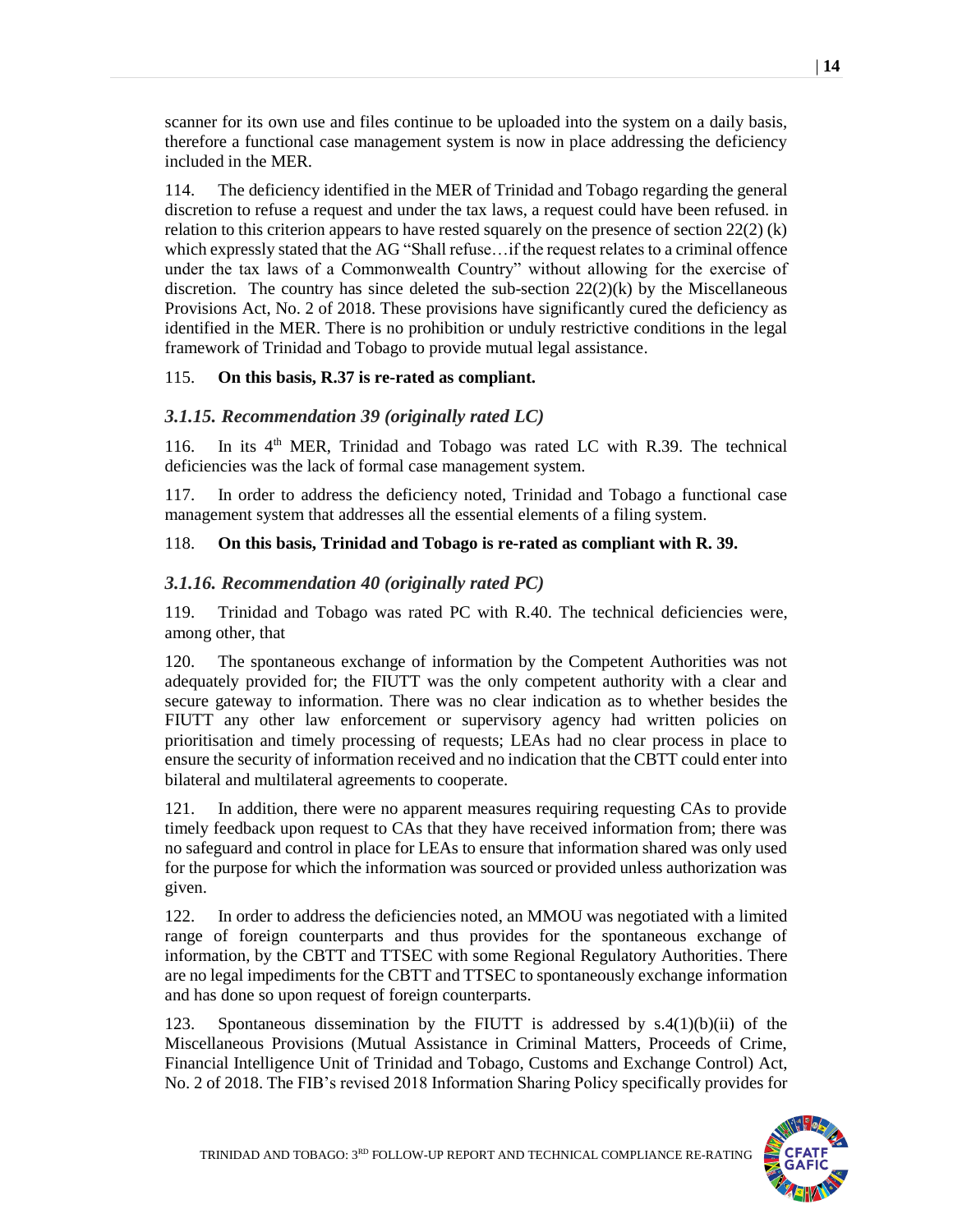the spontaneous exchange of information and also articulates clear processes to facilitate such exchanges.

124. However, it remains unclear how the CCLEC and CMAA addresses spontaneous sharing by Customs.

125. In order to address the deficiency regarding the clear and secure gateway to information, for the CBTT, the Information Security Policy apparently creates the foundation upon which a secure information gateway can be built. The policy was not provided since it is considered confidential, therefore it has not been reviewed. However, the handling of confidential information is addressed in the Financial Institutions Act, Insurance Act and Central Bank Act; for TTSEC, Section 19 of the Securities Act 2012 provides a clear and secure mechanism for the exchange of information with international counterparts. It is provided at section 19(6) of the Securities Act 2012 that any information provided and received by the TTSEC pursuant to section 19 shall be confidential. This legislation was already in place at the time of Trinidad and Tobago's assessment, however, it appears that it was not factored for the purposes of the sub-criteria since it is not reflected in the MER.

126. The FIB's secure gateway is available through INTERPOL. Where the FIB is sharing information (external to INTERPOL), its International Information Sharing Policy contains a paragraph on information processing and confidentiality, which refers to, inter alia, a File Transfer Protocol Server which is exclusive to the FIB and cannot be accessed by any other Division, Branch, Section or Unit and Customs, through the Customs Act, addresses the confidentiality obligation regarding the information under their remittance.

127. Regarding the prioritisation and timely processing of requests, the FIB's revised 2018 Information Sharing Policy reflects that an investigator is immediately assigned to treat with the incoming request; time periods are stipulated where a Production Order is required to obtain the information; there is an established period for the investigator to provide status reports; and that responses are sent immediately upon the approval of the FIB Director.

128. TTSEC and CBTT are able to exchange information with foreign counterparts. TTSEC addresses the prioritization based on the time frame within the requesting authority indicates, based on the IOSCO MMOU. The legislation set out in Trinidad and Tobago's response allows for a timely processing of the request.

129. For the CBTT, while an MMOU and MOU with Canada pre-date the assessment period (2011 and 2010, respectively), it is not apparent that the information included in the MER was factored in, however, for the purposes of this re-rating process, there is no clear Policy other than the documents referenced, which remains as a deficiency.

130. The deficiency where LEAs have no clear process in place to ensure the security of information received, page 9 of the FIB's SOP as provided is insufficient because it does not speak to a process but is a statement regarding the protection of information and sources of information. The scope of the text "As far as practicable…" is also unclear. The SOP also pre-dates Trinidad and Tobago's assessment.

131. The FIB's International Information Sharing Policy (revised December 2018), however, clearly indicates that the confidentiality of information processed at the FIB is determined according to the risks linked to its disclosure to those who are the subject of cooperation. Information being shared by the FIB should only be accessible to persons authorized to know such information, therefore addressing the deficiency.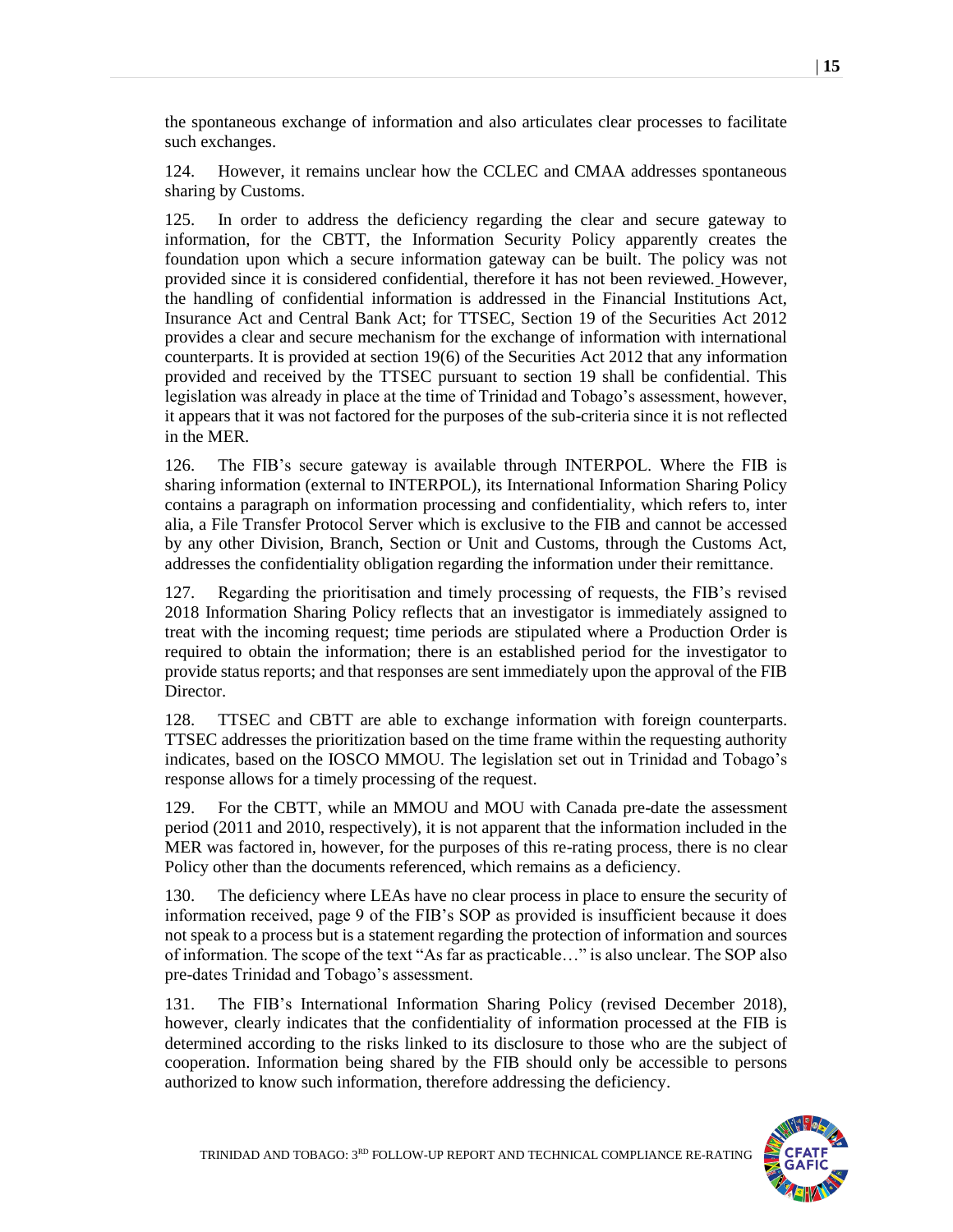132. The FIA Section 8(3) and IA Section 16(4) provide for the CBTT to enter into MOUs with various agencies with respect to sharing information and also states that *"the*  absence of such Memorandum of Understanding shall not prevent the disclosure of *information by the Central Bank…"*. provisions in law and the multilateral and bilateral MOUs that have been established in practice therefore demonstrate that the CBTT can enter into MOUs (of which there are several bilateral, trilateral or otherwise)

133. The absence of impediments to the provision of timely feedback permits timely feedback to be provided (see analysis for the FIB under criteria 40.2 (d), section 19 of the SA 2012 TTSEC and section 8 (2) of the FIA for the CBTT). The provision are wide enough to cover feedback upon request by foreign counterparts for Competent Authorities.

134. The FIUTT is a member of the Egmont Group of FIUs since July 2013 and abides by the October 2013 Egmont Group of Financial Intelligence Units "Principles for Information Exchange" among Financial Intelligence Units. Item 19 of that document states, "Upon request and whenever possible, FIUs should provide feedback to their foreign counterparts on the use of the information provided, as well as on the outcome of the analysis conducted, based on the information provided". FIUTT should receive a request for feedback or they can provide the feedback spontaneously.

135. TTSEC, as set out in section 6(h) of the Securities Act 2012 is to "co-operate with and provide assistance to regulatory authorities in Trinidad and Tobago and elsewhere." Section 7(n) of the SA 2012 gives the TTSEC the power to "do all things and take all actions which may be necessary, expedient, incidental or conducive to the discharge of any of its functions and the exercise of its powers under the Act." This overarching function and overarching power gives the TTSEC the explicit ability to co-operate and assist via any means with regulatory authorities without limiting the generality of the information which can be shared pursuant to such co-operation and assistance.

136. For the CBTT, section 8(2) of the FIA provides for the CBTT to share information with other local or foreign regulators, the DIC and the FIU once the CBTT that the information will be treated confidentially. The information to be shared includes prudential and AML/CFT information such as information regarding the affairs of a licensee or its affiliates, or information regarding a depositor, customer or other person dealing with the licensee obtained in the course of its duties. In this regard, the Consolidated Supervision Framework and MMOU (already referenced) speak specifically to sharing of information among regulators with shared responsibility for a financial group and which permits that sharing of the relevant information.

137. In addition, the FIA Section 8(3) and IA Section 16(4) allow the CBTT to enter into MOUs with various agencies and also states that *"the absence of such Memorandum of Understanding shall not prevent the disclosure of information by the Central Bank…".* Consequently, the CBTT is able to share information with other foreign regulators even where no MOU exists.

138. The deficiencies included in the MER referenced that the "provisions are not specific enough to ensure free flow of information", however, as indicated under the analysis above, the provision are wide enough to cover the requirements under the criterion.

139. Trinidad and Tobago had no measures to allow foreign counterparts to conduct their own inquiries within the jurisdiction, and this deficiency has been addressed. For the CBTT, s. 8(2),8(3), 8(4) and the Fifth Schedule allow for foreign counterparts to conduct their inquiries within the jurisdiction. For the TTSEC s.  $150(1)(b)$  of the SA sufficiently address this deficiency.

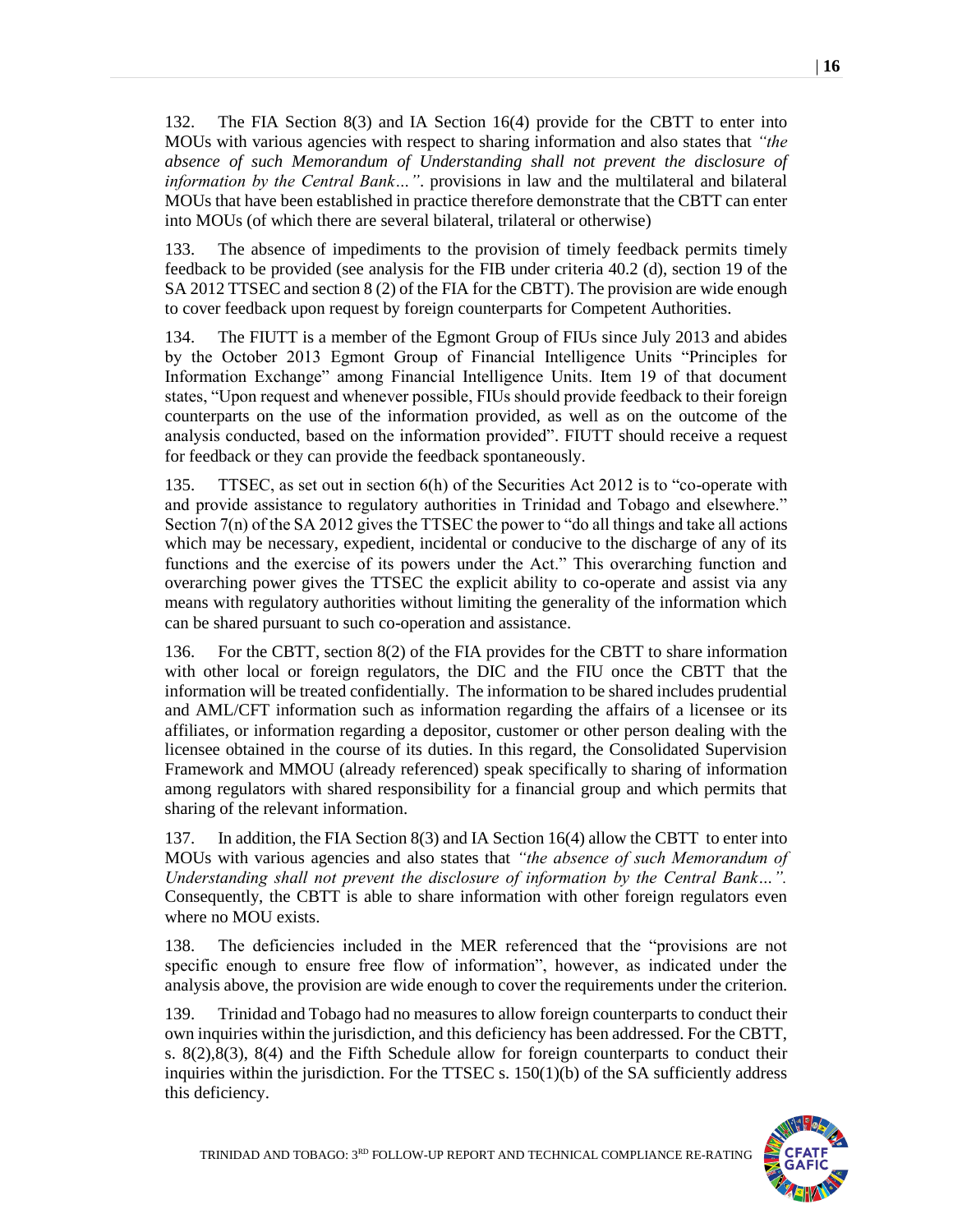140. Regarding the deficiency noted in the MER, where there were no measures on the receipt of prior authorisation of the requested supervisor for the dissemination of information, under section 4.3 of the MOU between the CBTT and the TTSEC, the request will include inter alia, whether any other authority, governmental or non-governmental is cooperating with the Requesting Authority or seeking information from the confidential files of the Requesting Authority and to whom onward disclosure of information is likely to be necessary. Provisions in sections 7 and 8 of the MOU stipulate that the Requesting Authority may not use the information provided other than for the purpose indicated in the request and that the information will not be disclosed to third parties without prior written consent of the Requested Authority. Similar provisions are contained in the MOU with the FIU and in the MMOU with regional regulators.

141. In accordance with the IOSCO MMOU, supervisors are required to use requested information solely for the purposes specified or within the general framework for use, unless prior consent is obtained from the requested authority.

142. There was no provision for Income Tax officials to exchange information with their foreign counter-parts in relation to ML, TF, predicate offences and tracing the proceeds and instrumentalities of crime. Taking into consideration as well that the Mutual Assistance in Criminal Matters Act was amended to delete section 22 (2) (k) which was a restriction on the applicability of the legislation vis à vis tax matters *(see analysis under Rec. 37)*, there is no prohibition against a country making a request for tax information in accordance with the TIEA Act and, the MACMA. Requests may also be channelled through the FIUTT and Law Enforcement.

143. There is still not sufficient evidence to confirm agreements with foreign counterparts. Trinidad and Tobago submits that the relationship with INTERPOL is governed by the INTERPOL Constitution. Due to the confidential nature of the CCLEC, Trinidad and Tobago was unable to provide a copy of this MOU to the Assessment Team, however a letter dated June 5, 2015 from the Comptroller of Customs was provided and it sets out, inter alia, the purpose of the MOU. The letter of June 5, 2015 provided some details which attests to an MOU being signed by thirty-six countries with the aim of formalising mutual assistance, spontaneous assistance and assistance upon request among the signatories. The triggers for such assistance are sufficiently wide to include the use of Customs powers at the behest of the signatories to the MOU, in furtherance of inquiries and to obtain and share information. The limited reach of this MOU should however be flagged.

144. Section 5 of the Mutual Assistance in Criminal Matters (MACMA) Act, Chap. 11:24 provides that nothing in the Act shall prevent other forms of international cooperation, therefore, not prohibiting joint investigations by specifically providing that the Act does not derogate from such existing forms of international cooperation. Trinidad and Tobago has provided information regarding joint investigations with foreign counterparts.

145. There are no legal impediments for sharing information indirectly with noncounterparts through one or more domestic or foreign counterpart as indicated by Trinidad and Tobago.

#### 146. **On this basis, Trinidad and Tobago is re-rated as largely compliant with R. 40.**

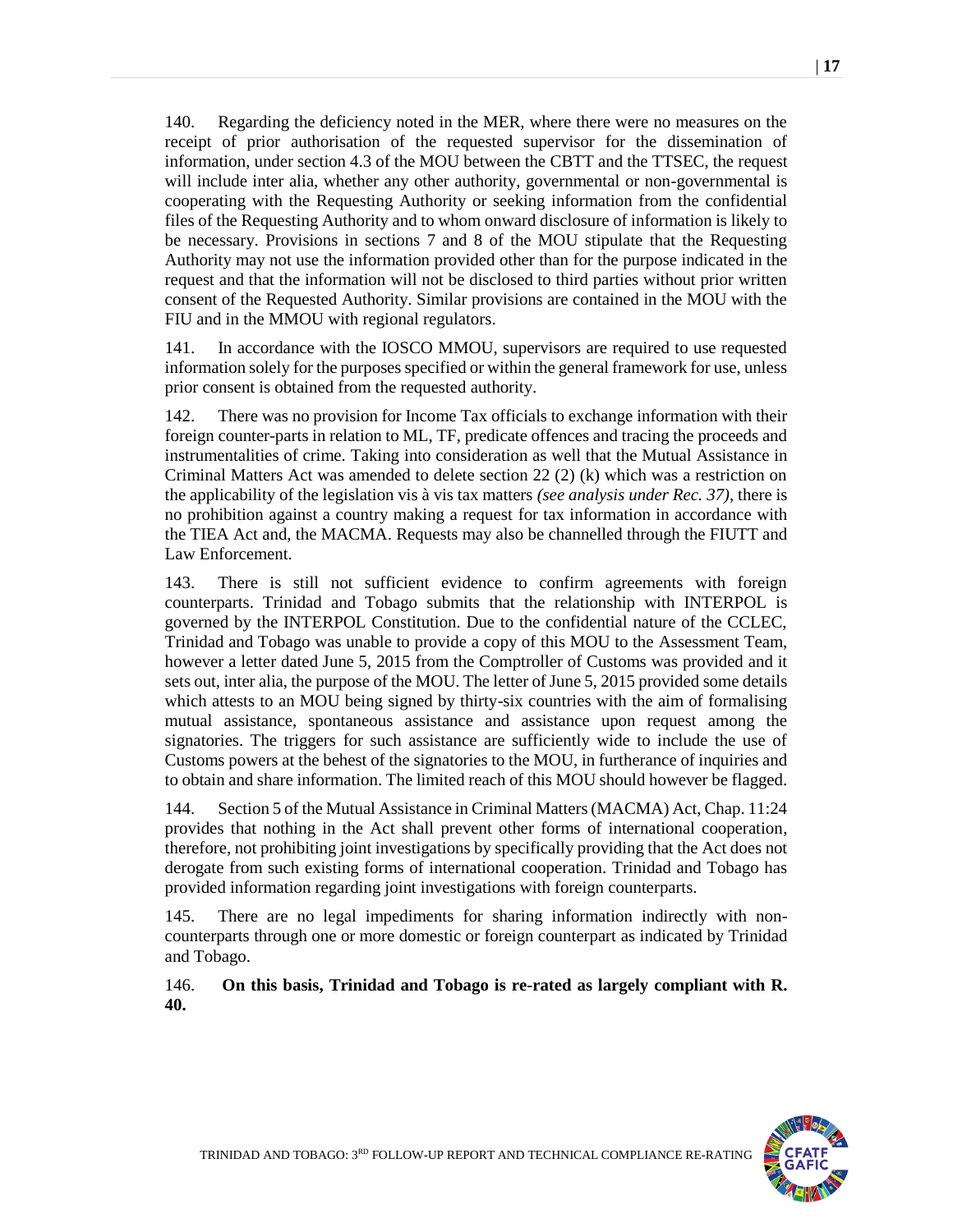## **3.2. Progress on Recommendations which have changed since Trinidad and Tobago's Mutual Evaluation Report**

147. Since the adoption of Trinidad and Tobago's MER, the FATF has amended Recommendations 2, 5, 7, 8, 18 and 21. This section considers Trinidad and Tobago's compliance with the new requirements and how the country is addressing the deficiencies included in the MER.

## *3.2.1. Recommendation 2 (originally rated LC)*

148. In its 4<sup>th</sup> MER, Trinidad and Tobago was rated LC with R.2. The technical deficiencies related primarily to not fully develop AML/CFT policies which were informed based on identified ML/TF risks and that the National Anti-Money Laundering Committee (NAMLC), the co-ordinating body for AML/CFT needed to be properly constituted in law to create more stability for that entity.

149. The Methodology was amended in October 2018 in order to reflect the February 2018 amendments to the FATF Standards (R.2) which clarify the need for compatibility of AML/CFT requirements and data protection and privacy rules and build on the conclusions of RTMG's report on inter-agency CT/CFT information sharing.

150. Section 57A (1) of the Proceeds of Crime Act (as amended by the Miscellaneous Provisions (Proceeds of Crime, Anti-Terrorism and Financial Intelligence Unit of Trinidad and Tobago) Act No. 20 of 2018) addresses this deficiency by establishing a committee known as the NAMLC and endowing it with specific functions, such as (ii) implementing the coordination of national AML, CFT and PF policies.

151. Trinidad and Tobago has the framework that allows the authorities that comprise NAMLC to co-operate, and where appropriate, co-ordinate and exchange information domestically with each other concerning the development and implementation of AML/CFT policies and activities. Such mechanisms should apply at both policymaking and operational levels.

152. Since there are no Data Protection and Privacy Rules laws in effect, there are no impediments to national AML/CFT efforts to cooperate, coordinate and share information.

153. There is information on the specific strategic priorities out of which the actions articulated *(see analysis under Rec.1 above)*. A risk-based approach on the policies after the adoption of the NRA has not been clearly conveyed by Trinidad and Tobago since the strategic areas, while identified, have not been conveyed in a structured manner that would demonstrate that the current AML/CFT policies are aligned with the identified ML/TF risks

154. While there is no overarching policy is "The Implementation Overview on the National Risk Assessment", it indicates the actions adopted by Trinidad and Tobago based on the NRA results, which uses data from 2011-2013. The document was provided in draft form, although the authorities consider it is "draft" based on the fact that it requires continuous updating. **On this basis, Trinidad and Tobago remains largely compliant with R.2.** 

## *3.2.2. Recommendation 5 (originally rated C)*

155. R. 5 was amended since Trinidad and Tobago's assessment and criterion 5.2 *bis* was included so that TF offences should include financing the travel of individuals who travel to a State other than their States of residence or nationality for the purpose of the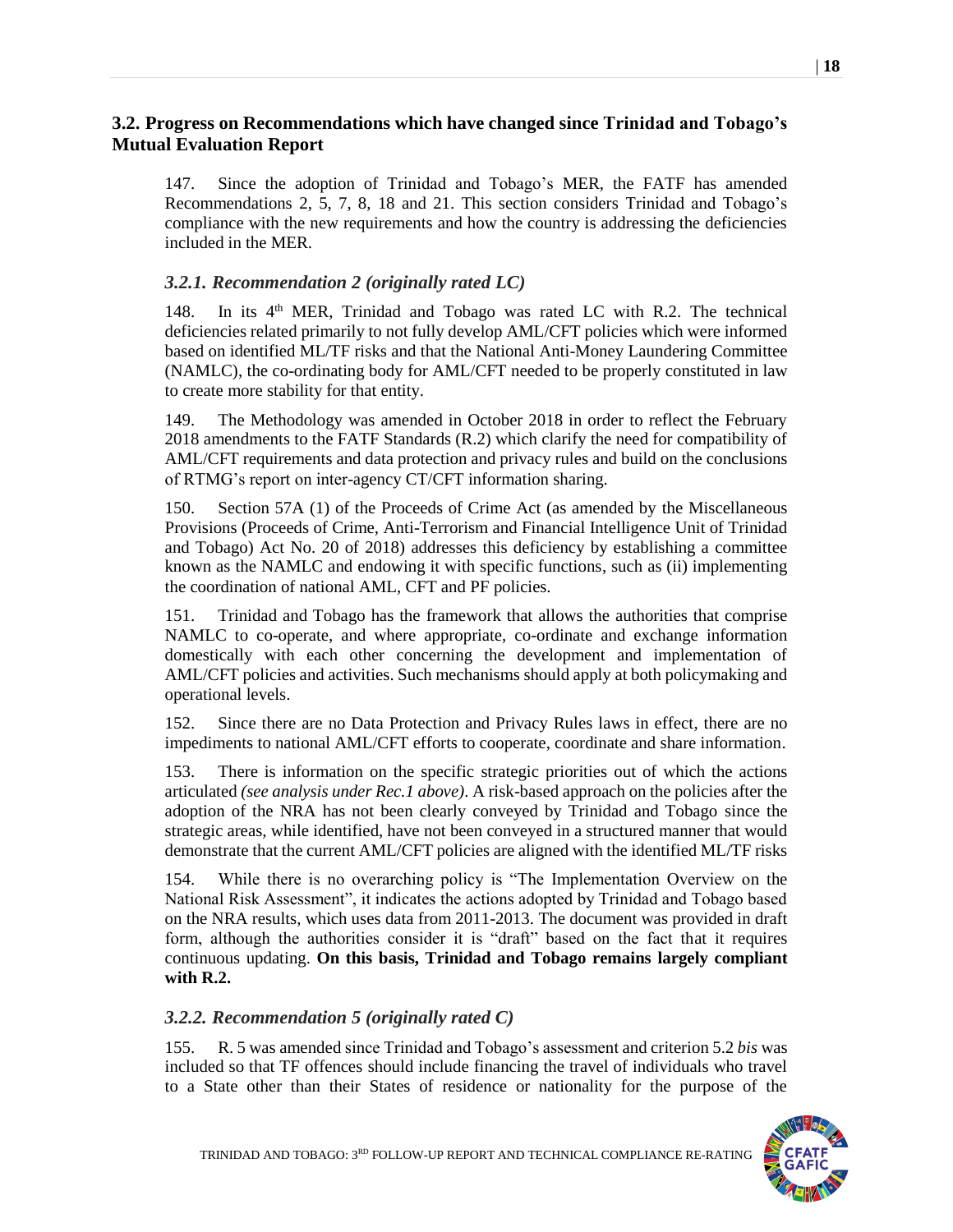perpetration, planning, or preparation of, or participation in, terrorist acts or the providing or receiving of terrorist training.

156. The Anti-Terrorism (Amendment) Act, 2018 (No.13 of 2018) criminalises the offence of travelling for the purpose of planning, committing or supporting a terrorist act or facilitating the commission of a terrorist act. Section 22(7) makes an offence to take preparatory steps to commit any offence under section  $22(A)$  including section  $22(A)(1)$ (d). Section 13 creates the offence of providing instruction or training to persons engaging in or preparing to engage in the commission of a terrorist act. Section 2 (1) allows for the extension of the offence in section 15(A) to cover section 13. The training provided does not include for the purpose of perpetration and planning or preparation. While the offence of attending or receiving of training for the purpose of carrying out a terrorist act is criminalised by section 13A, this does not directly include travel for receiving training to participate and plan or prepare. However, the definition of "terrorist act" in section 2 includes all offences listed under Part II, III, IIIA and therefore covers travelling for the purpose of committing the offences under section 13 and 13A, thereby covering the purposes of participating and planning. Section 15G provides that the taking of preparatory steps under that part shall be an offence with liability to the penalty of the offence.

## 157. **As a result, Trinidad and Tobago remains compliant with R.5.**

## *3.2.3. Recommendation 7 (originally rated NC)*

158. Trinidad and Tobago was rated NC for Rec. 7. In June 2017, the Interpretive Note to R.7 was amended to reflect the changes made to the PF related UNSCRs.

159. Trinidad and Tobago has enacted 2 Orders pursuant to the ESA in relation to the DPRK and Iran, those being the Economic Sanctions (Implementation of United Nations Resolutions of the Democratic People's Republic of Korea) Order, 2018, hereinafter referred to as the 'DPRK Order' by Legal Notice No. 184 dated December 14, 2018 in relation to UNSCR 1718 on DPKR; and the Economic Sanctions (Implementation of United Nations Resolutions on the Islamic Republic of Iran) Order, 2018 hereinafter referred to as the 'Iran Order' by Legal Notice No. 185 dated December 14, 2918 in relation to UNSCR 2232 on Iran.

160. Both the Iran and DPRK Orders are subsidiary legislation enacted in accordance with section 4(1) of the ESA. The operative provisions of both the DPRK and Iran Orders have been extended indefinitely in accordance with section 4(5) of the ESA by Motions of the House of Representatives.

161. Section 3 of the Orders (No. 184 and 185 of 2018) allows for the AG to apply for an order which shall be heard ex parte in 18 hours. The AG is able to apply for an order where persons are added to the list before the amendment of the list provided in the schedule by the Minister. The mechanism allows for the freezing of property upon the granting of the Order by the High Court.

162. The Orders designates the AG as the Competent Authority (CA) responsible for implementing and enforcing targeted financial sanction pursuant to UNSCR 118 (2006) on DPRK and UNSCR 2231 (2015) relating to Iran.

163. Section 4(7) of the Orders provides a mechanism for communicating designations to the FIs and Listed Businesses (LBs) within seven days after the date of the order. There is no equivalent provision which mandates a CA to provide clear guidance to FIs and LBs holding targeted funds or other assets on their obligations under the freezing mechanisms.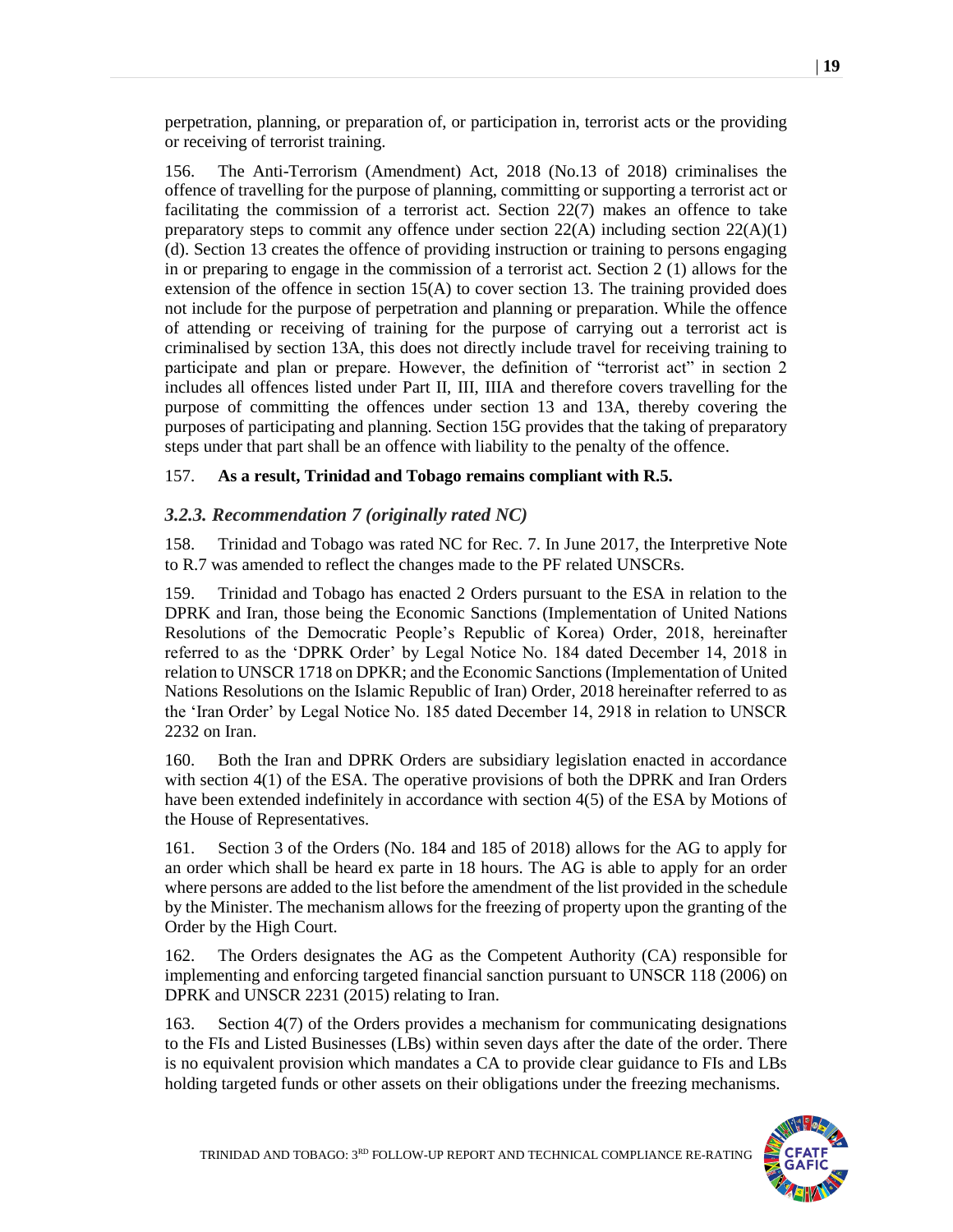164. Section 9(1) of the Orders mandate FIs and LBs, upon notification, to inform the FIU of any property or any transaction being conducted by a listed entity including an attempted transaction. The FI or LB is prohibited from entering or continuing a transaction or business relationship with a listed entity.

165. Section 4(3)(D) of the Orders specifies that an Order may make such provisions as is just in the circumstances to preserve the rights of any bona fide third-party acting in good faith. Subsection (7) provides for the service of the order and subsection 8 for a biannual review of the order by the AG to determine whether the criteria under the respective UNSCRs still apply to the listed entity. Subsection 9 and 10 makes provision for the variation of the order by the AG. Section 6(1) and 7 of the Orders make provision for the review upon application by an affected person.

166. Section 4 (5) provides upon service of an order to an individual or entity immediate action shall be taken to restrict the availability of property in accordance with the order. Section 9(1) of the Orders (The Orders) makes provision for FIs and LBs to inform the FIU upon notification, of any property they hold in the name of a listed entity and subsection 2 prohibits a FI or LB from entering into or continuing a transaction or business relationship with a listed entity or person as detailed in the respective Schedules II.

167. Clause  $4(1)(a)(i)$  of the Orders specifically provides that the property to be frozen need not be tied to a particular act, plot or threat of proliferation.

168. Clause 4(1)(ii) of both Orders specifically outlines that the order obtain by the AG under Clause 3 extends to property that is wholly or jointly owned or controlled, directly or indirectly, by the listed.

169. Clause 4(1)(iii) of both Orders specifically outlines that the order obtain by the AG under Clause 3 extends to property that is derived from property owned or controlled directly or indirectly by the listed entity.

170. Section 12-section 13 of the Orders prohibits any person from making available to or for the benefit of a listed entity financial services or property. Section 12 provides that "no person shall knowingly provide or make available financial or other related services whether directly or indirectly" while clause 13 prohibits the provision or making available property. Property is defined to include asset of any kind at clause 2 of the Orders.

171. Clauses 4(6-7) in both Orders makes provision for the communication of designations to FIs and LBs. Clause  $8(1)$  (d) and (2) provides that the AG shall circulate orders immediately at intervals of three months and when new information has been obtained, even before the expiration of those three months, circulate any additions to the list or a new list immediately by facsimile or other electronic means. The country has provided documented proof to show that guidance has been provided by supervisors, the Office of the AG and through media publications.

172. Clause 9(1) of the Orders mandate FIs and LBs to inform the FIU of any property or any transactions being conducted by a listed entity including an attempted transaction. There is also a prohibition from entering or continuing business with the listed entity.

173. Clause 4(3)(d) of the Orders makes provision for the preservation of the rights of bona fide third parties. Provision is also made at clause 6(1) and 7 for the affected third party to initiate a review.

174. Clause  $10(2)(a-b)$  of the Orders provides that a listed individual or entity may apply to the AG to petition or apply directly to the respective Focal Point for De-listing from the 1718 or 2231 List. Subclauses 3-4 provides for the AG to petition the Focal Point on his

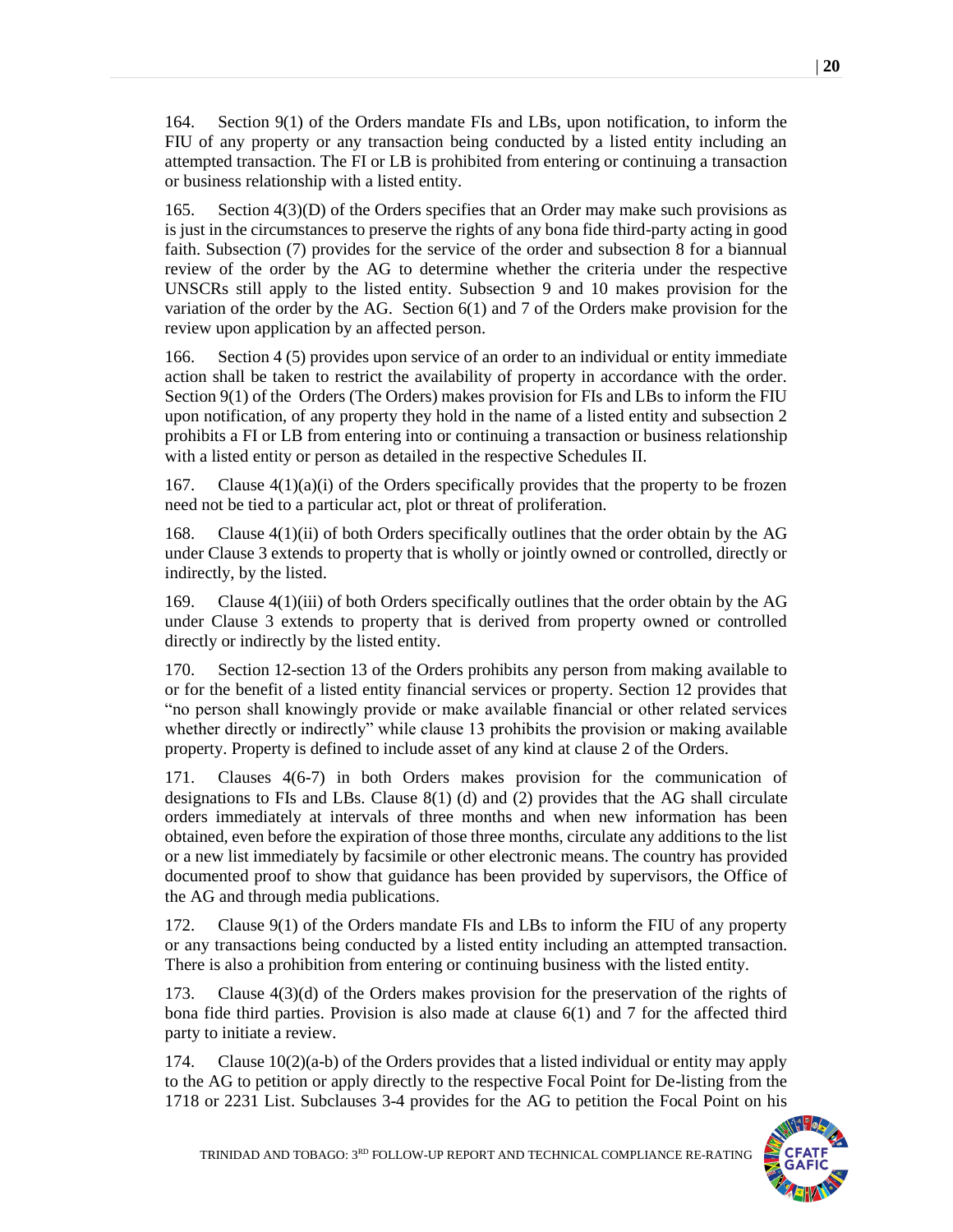own motion on behalf of the listed entity where they no longer meet the criteria for listing and imposes a duty on the AG to inform the listed entity or individual of the availability of the Focal Points.

175. Clause 5(1-4) of the Orders makes provision for the varying of an Order to provide access to funds consistent with article 9(a-c) of S/RES/1718. Clause 4(6) of the Orders provide for the adding of interest earned or payments due on accounts under contract, agreements or other obligations, that arose prior to the accounts becoming subject to the provision of the Order with any earnings deposited into account as directed by the Court.

176. Clause 5(2)(f) makes provision for an individual or entity making any payment due under a contract on the basis of Clause  $7.5(b)(i)$  and  $7.5(b)(ii)$ . Clause  $5(5)$  provides for prior notification to the Security Council of the AG's intention to apply for a variation within ten working days.

177. There are deficiencies regarding Clause 8 (1) (c-d) and 2 of the Orders, which make provision for the AG to maintain a list and provide information immediately to the FIs and LBs upon request. Section 18F(1)(F) of the FIUTTA as amended makes provision for the FIU to monitor compliance of non-regulated FIs and LBs for which it is the supervisory authority to secure compliance with any other written law including the ESA and the subsequent Orders. There is no mention of a measure which the FIUTT utilise to monitor compliance, for example, requiring FIs and LBs to regularly screen names and addresses against the consolidated list of designated person/entities. Notably, a similar measure for monitoring is not maintained for FIs that are not supervised by the FIU. There are appropriate and adequate sanctions available against persons for no compliance (clause 28 of the Iran and 39 of DPRK Orders.

178. Clauses 7(3) of the Orders make provision for the publication (publication in the Gazette and at least two daily newspapers in circulation) of a successful application to set aside a freezing order. Clause  $7(3)(b)$  of the Orders provide for a mechanism to communicate the delisting to the Financial intelligence Unit with a requirement to serve the order in accordance with the Civil Procedure Rules. The FIU immediately communicates de-listings in accordance with section 22AA(2) (a-e) and (3) of the ATA. Furthermore, clause  $8(1)(d)$  provides that the AG is obligated to circulate orders to FIs and LBs immediately at intervals at three months and clause 8(2) requires that any new information is communicated immediately to the LBs and FIs. The operation of the law provides no positive obligation, when a delisting has taken place, on the FIs and LBs and other persons. A notice is provided which stipulates that FIs and LBs are no longer prohibited from entering into transactions with the delisted person and there are no further restrictions. The public guidance stipulates that when an order is revoked the funds are no longer frozen and there are no longer any restrictions on transactions involving the property of the individual or entity. In these circumstances, the notice that would be issued by the court combined with the public guidance issued by the AG's Office sufficiently meets the requirement of providing guidance.

#### 179. **As a result, Trinidad and Tobago is re-rated as largely compliant with R.7.**

## *3.2.4. Recommendation 8 (originally rated NC)*

180. Trinidad and Tobago was rated NC for Rec. 8. In October 2016, R.8 was substantially amended. The revised Recommendation requires a more systematic understanding of the risk in the Non-Profit Organisations (NPOs) sector.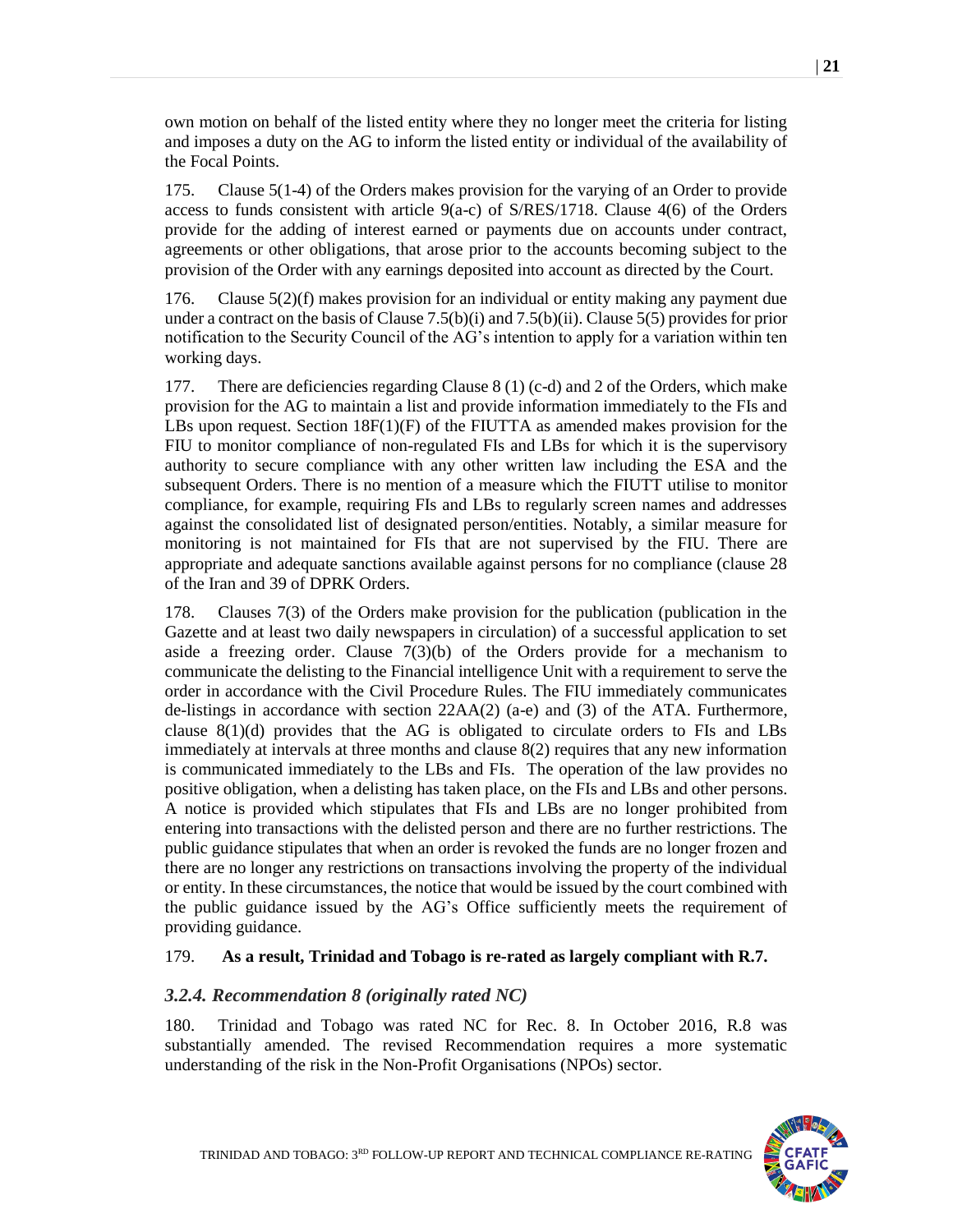181. Trinidad and Tobago has enacted the Non Profit Organisations Act, 2019, which was assented on April 23<sup>rd</sup>, 2019. The Act provides for the registration of non-profit organisations, the establishment and maintenance of a register of non-profit organisations, the obligations of non-profit organisations and for related matters Section 2 indicates that this Act comes into operation on such date as is fixed by the President by Proclamation. However, this has not occurred yet, therefore, when the analysis for this Rec. was conducted the legislation was not in force since the commencement order was not in place, therefore it has not been considered for re-rating purposes. Consequently, the information included for criteria 8.3 and 8.4 is for information purposes only and has not been considered for rerating purposes.

182. Trinidad and Tobago in a policy paper prepared by the Non-Profit Organisations Team (NPOT) completed a preliminary review of the NPO sector. The paper identified some of the main challenges in developing a risk-based system for NPOs to meet the obligations of Rec. 8. In reviewing the sector, the paper's only conclusion with regard to identifying the subset of organizations that fall within the FATF definition of NPOs is that registered NPOs sending or receiving moneys overseas are at risk of TF abuse. While the report is, as noted preliminary, the conclusion is rudimentary at best with no given rationale. There is no further indication regarding features, types, activities and characteristics of at risk NPOs. The policy paper does not identify the nature of threats posed by terrorist entities to NPOs which are at risk as well as how terrorist actors abuse those NPOs.

183. The review of the legislative framework for NPOs as set out in the policy paper identified registration, reporting, record-keeping and supervision challenges. The review covered all NPOs generally since there are no specific laws and regulations that relate to the identified subset of NPOs sending or receiving moneys. Since the paper did not identify the nature of threats posed by terrorist entities to these NPOs no proportionate and effective actions against such threats could be formulated.

184. The authorities have advised that the work of the NPOT and the NAMLC (and its working groups) on the vulnerabilities and threats to the NPO sector is ongoing and allows for periodic reassessment of the sector. However as noted the first review is preliminary and as indicated above there is more to be done to complete a first full assessment of the NPO sector. As such the authorities have not been able to do a reassessment of the sector as yet.

185. The authorities have conducted six (6) outreach sessions, held during 2018 on April 18, April 30, July 5, July 24, September and in January 2019. Information regarding the number of participants and the NPOs represented during these outreach sessions has been presented. The sessions dealt with registration requirements and raising awareness about potential vulnerabilities of NPOs.

186. No evidence has been presented by the authorities to demonstrate that they have been working with NPOs to develop and refine best practices and no measures have been taken to encourage NPOs to conduct transactions via regulated financial channels.

187. The FIU is mandated to supervise the NPO's with the assent of the Non-Profit Organisations Act on April 23rd, 2019. However, the legislation was not in effect at the time of the analysis as indicated in paragraph 179 above. In addition, sanctions for violations by NPOs have not been assessed for the same reason.

188. While the authorities advise that there are mechanisms in place for effective cooperation, co-ordination and information-sharing among all levels of appropriate authorities, these have not been described. While one of the functions of the NPOT as stated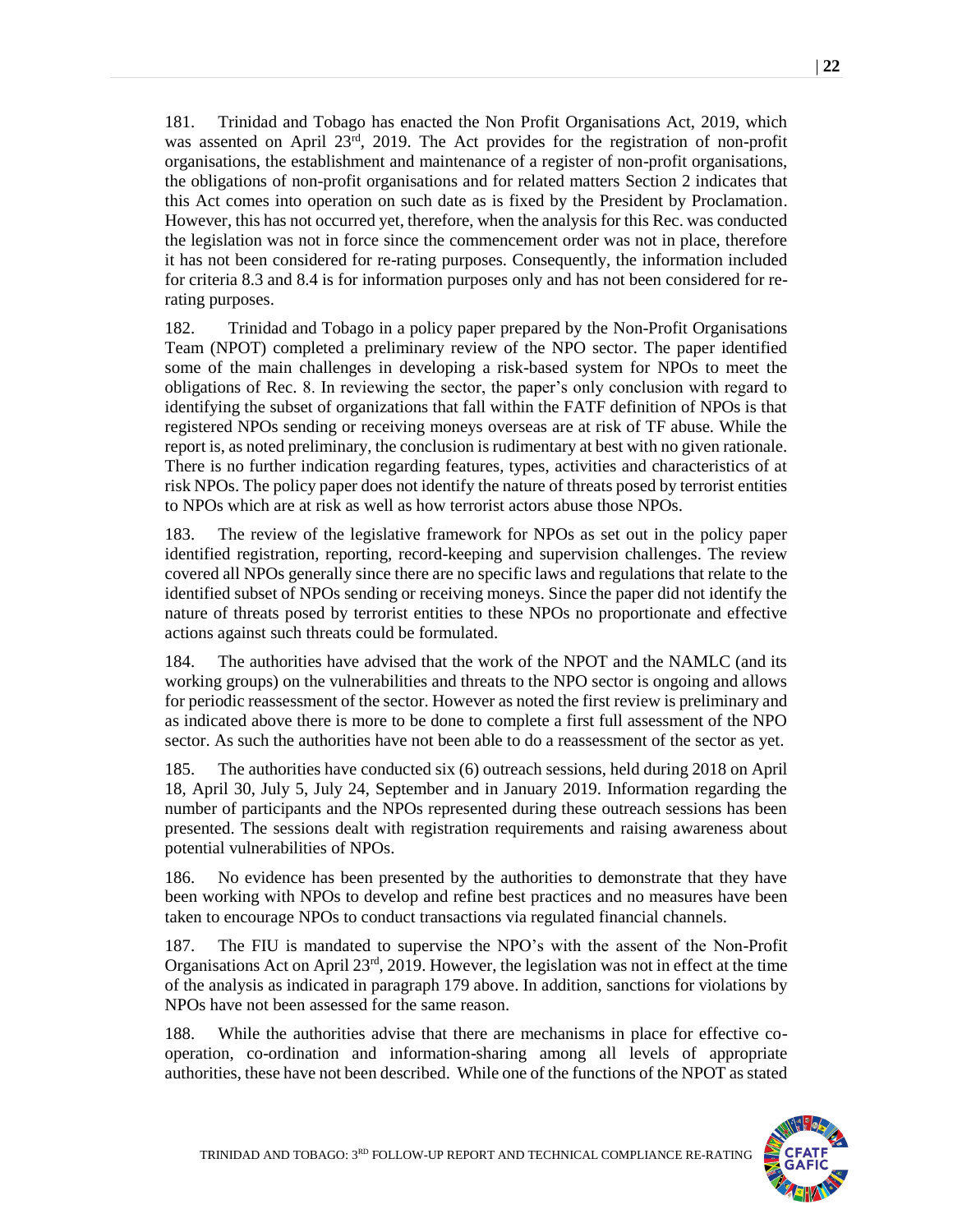is the continuous co-ordination of information sharing on NPOs, details on how this is implemented have not been provided.

189. No evidence of investigative expertise and capability with regard to examining NPOs suspected of either being exploited or actively supporting terrorism has been presented. It is noted that referenced pages of the CFATF CRTMG Typology Report on ML and TF deal with the funding of Jihadi fighters, however it is not related to NPOs.

190. The authorities advise that information at the Companies Registry is accessible via an online search with minimum payment fee and that law enforcement can obtain this information via MOU arrangement. The information available at the Registrar would be incorporation and basic ownership information, however, the requirement also calls for access to information on administration and management including financial and programmatic information.

191. The measures as indicated by the authorities include the STR/SAR regime as set out under S.22C of the ATA requires FIs and LBs to report to the FIU where there is reasonable grounds to suspect that a client NPO is involved in any of the activities set out in C.8.5(d). Law enforcement may also apply the investigative powers set out in Part IV of the ATA including monitoring orders under S.24C which specifically refer to non-profit organizations, as well as the power to gather information (S.24); authority for search (S.24A); and customer information order (S.24B). All of these provisions incorporate the "reasonable grounds" standard required by C. 8.5(d). The above measures fully comply with the requirements of the sub-criterion.

192. Section 33 of the ATA provides that the FIUTT can disclose to an appropriate authority any information in its possession relating to any terrorist property and also provide information through the Egmont Group.

## 193. **As a result, Trinidad and Tobago is re-rated as partially compliant with R.8.**

## *3.2.5. Recommendation 18 (originally rated C)*

194. Trinidad and Tobago was rated C with R.18.

195. The country has addressed the revised requirement with amendments in the Financial Obligations (Amendment) Regulations, No. 73 of 2019 regarding group-level AML compliance and branches and subsidiaries.

#### 196. **Trinidad and Tobago remains compliant with R.18.**

## *3.2.6. Recommendation 21 (originally rated LC)*

197. Trinidad and Tobago was rated LC in its  $4<sup>th</sup>$  Round MER. The technical deficiency was that that the offence of tipping off is only applicable when an STR/SAR has been reported and not when an STR/SAR has been filed. In November 2017, R.21 was amended to clarify that tipping off provisions are not intended to inhibit information sharing under R.18.

198. Section 2(b) of the Miscellaneous Provisions (Proceeds of Crime, Anti-Terrorism and Financial Intelligence Unit of Trinidad and Tobago) Act, No. 20 of 2018 amends section 51 of the POCA to include a new subsection (1A), which provides for tipping off to be applicable when an STR/SAR has been filed.

199. The revised requirement has been addressed by Trinidad and Tobago by virtue of the Miscellaneous Provisions (Proceeds of Crime, Anti-Terrorism and Financial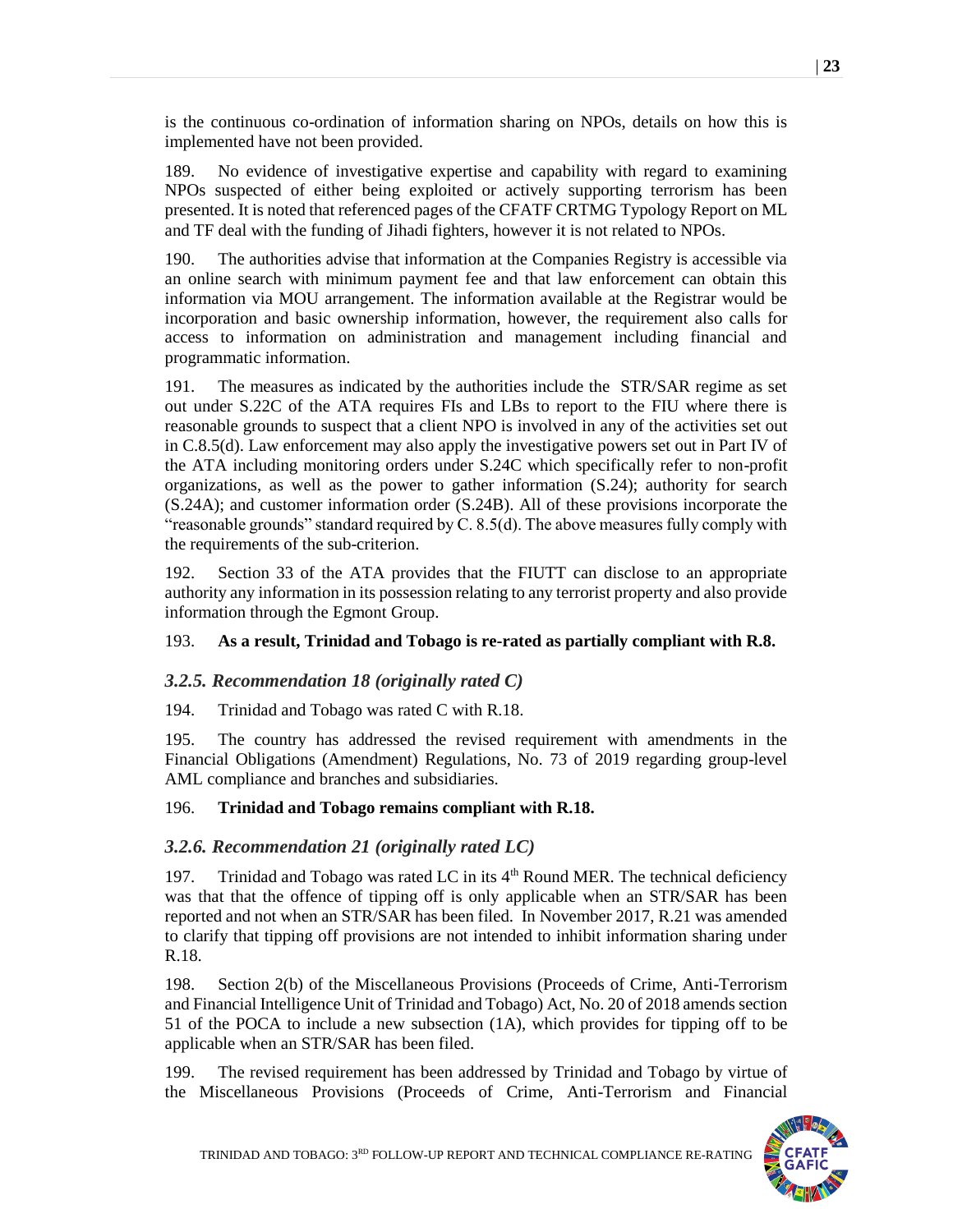Intelligence Unit of Trinidad and Tobago) Act, No. 20 of 2018, section 51 (4) subsection (4A) and Legal Notice No. 73 of 2019 refers as it amends Regulation 7 of the Financial Obligations Regulations by inserting after sub regulation (4) the new sub regulation (4A).

#### 200. **Trinidad and Tobago therefore is re-rated as compliant with R.21.**

#### **3.3. Brief overview of progress on other Recommendations rated NC/PC**

201. Trinidad and Tobago reported progress in the other Recommendation rated NC/PC. For Recommendation 25 (PC), progress is noted based on the CAA; Proceeds of Crime Act, Chapter 11:27 and other instruments, which are expected to cover the deficiencies.

## **4. CONCLUSION**

202. Overall, Trinidad and Tobago has made good progress in addressing the technical compliance deficiencies identified in its MER and has been re-rated on 18 Recommendations.

203. 4 Recommendations remain PC (25, 28, 35 and 38) and none NC. Trinidad and Tobago fully addressed the deficiencies in Recs. 6, 10, 16, 19, 21, 22, 23, 24, 26, 29, 32, 33, 37 and 39 which are re-rated as C. Trinidad and Tobago has also addressed most of the technical compliance deficiencies identified on Recommendations 1, 7, and 40 such that only minor shortcomings remain, and these Recommendations are re-rated as LC. Recommendation 8 is upgraded to PC, Recommendations 5 and 18 maintain the rating of C while Recommendation 2 maintains the rating of LC.

204. In light of Trinidad and Tobago's progress since its MER was adopted, its technical compliance with the FATF Recommendations has been re-rated as follows:

| $\mathbf{R}1$   | $\mathbb{R}^2$  | $\mathbb{R}^3$ | R <sub>4</sub> | R <sub>5</sub> | R <sub>6</sub> | $\bf R 7$     | $\mathbb{R}8$ | R <sub>9</sub> | $\mathbf{R}$ 10 |
|-----------------|-----------------|----------------|----------------|----------------|----------------|---------------|---------------|----------------|-----------------|
| $_{LC}$         | LC              | LC.            | LC             | C              | $\mathcal{C}$  | $_{LC}$       | $_{PC}$       | C              | $\epsilon$      |
| <b>R</b> 11     | R <sub>12</sub> | <b>R</b> 13    | <b>R</b> 14    | <b>R</b> 15    | <b>R</b> 16    | <b>R</b> 17   | <b>R</b> 18   | <b>R</b> 19    | R <sub>20</sub> |
| C               | $\mathcal{C}$   | C              | C              | C              | C              | C             | C             | $\epsilon$     | $\Gamma$        |
| R <sub>21</sub> | R 22            | R 23           | R 24           | R 25           | R 26           | <b>R</b> 27   | <b>R</b> 28   | R 29           | $R_{30}$        |
| $\mathcal{C}$   | $\mathcal{C}$   | $\mathcal{C}$  | $\mathcal{C}$  | PC.            | $\mathcal{C}$  | LC            | PC            | $\mathcal{C}$  | $\mathcal{C}$   |
| <b>R</b> 31     | <b>R</b> 32     | <b>R</b> 33    | <b>R</b> 34    | <b>R</b> 35    | <b>R</b> 36    | <b>R</b> 37   | <b>R</b> 38   | <b>R</b> 39    | $\mathbf{R}$ 40 |
| LC              | $\epsilon$      | $\mathcal{C}$  | C              | PC.            | LC             | $\mathcal{C}$ | PC            | $\mathcal{C}$  | $_{LC}$         |

#### **Table 2. Technical compliance with re-ratings, May 2019**

205. Trinidad and Tobago will remain in enhanced follow-up on the basis that it had a low or moderate level of effectiveness for 7 or more of the 11 effectiveness outcomes (11 in total) (CFATF Procedures, para. 83(a)). According to the enhanced follow-up process, Trinidad and Tobago will continue to report back to the CFATF on progress to strengthen its implementation of AML/CFT measures.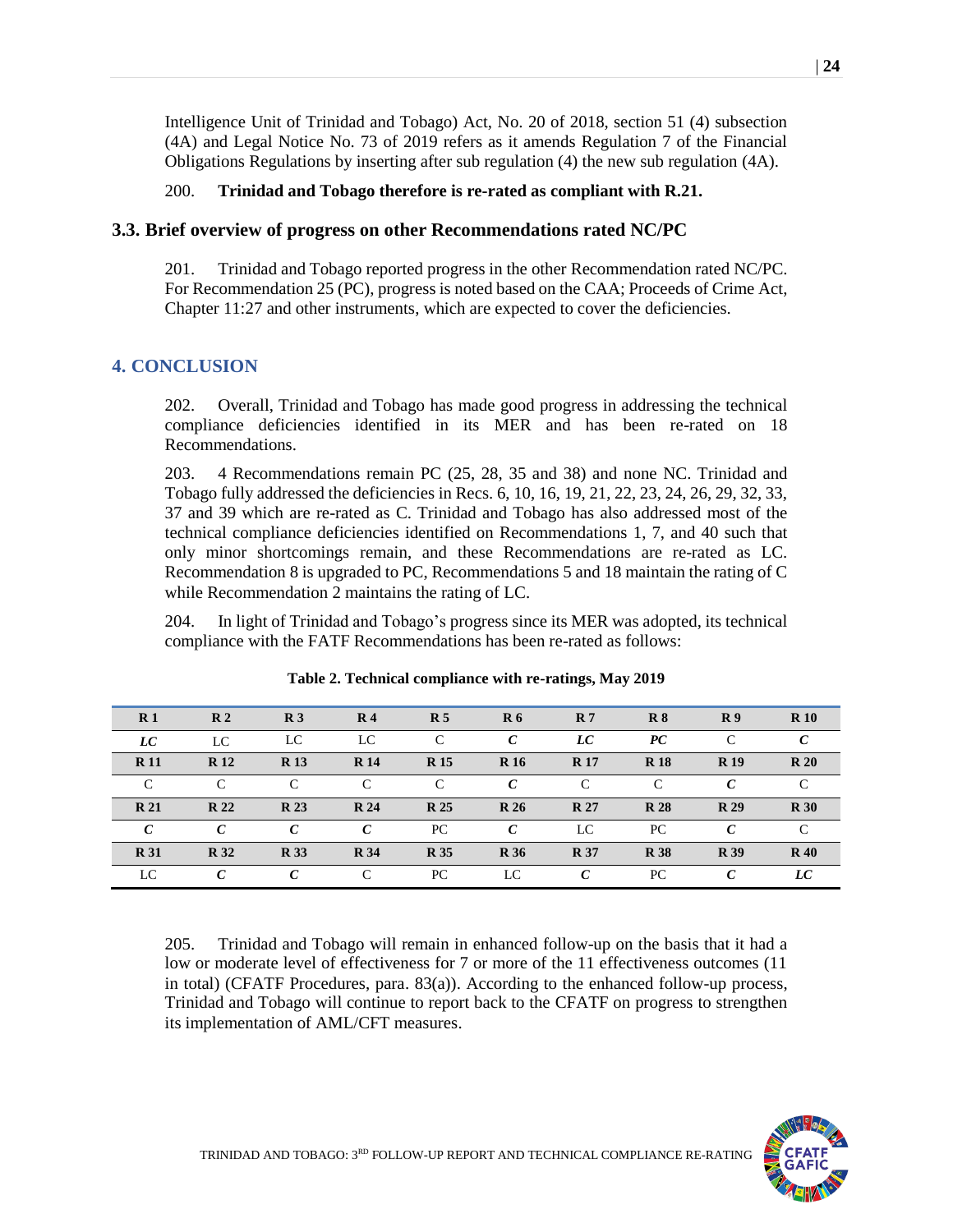